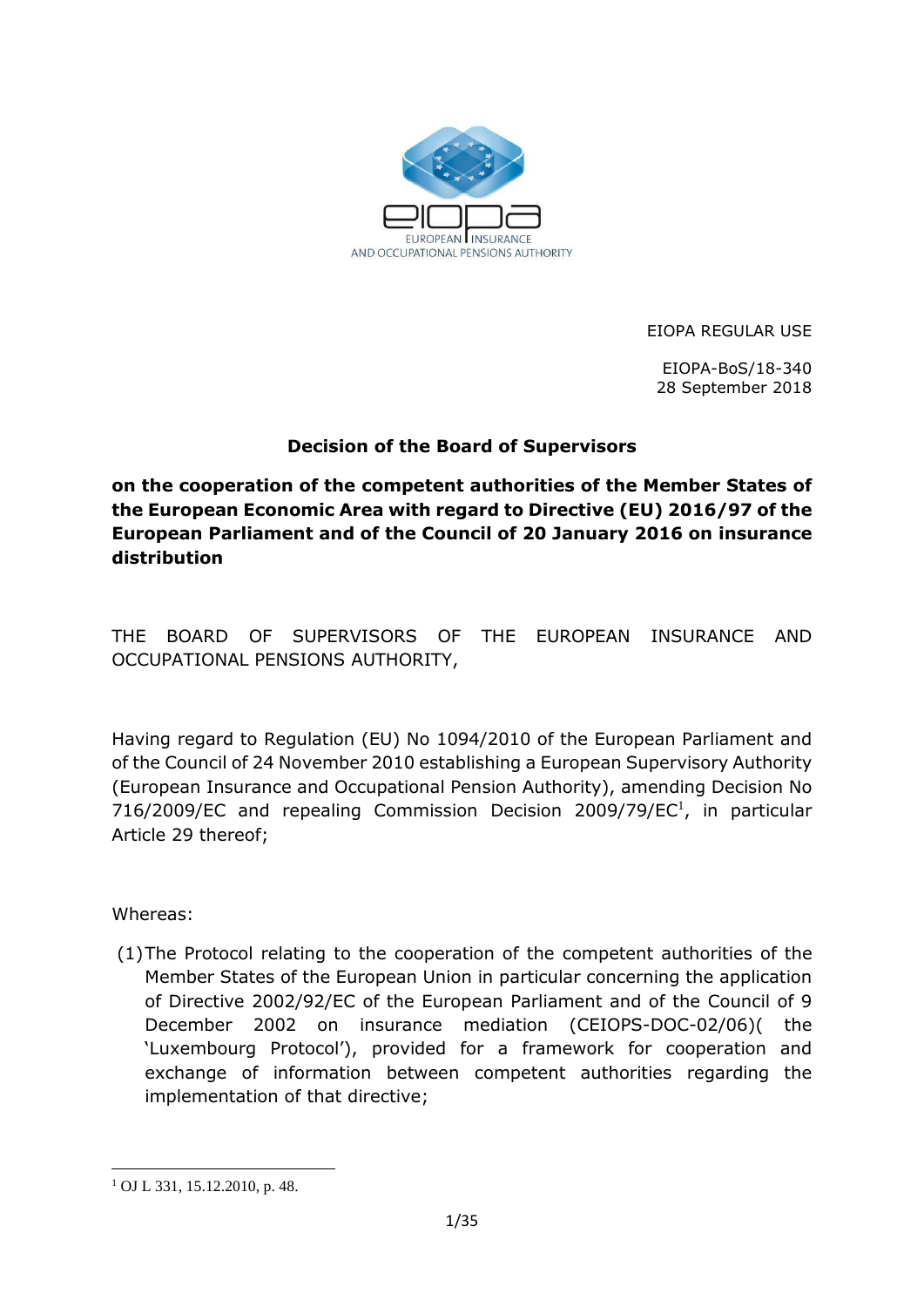- (2)Directive (EU) 2016/97 of the European Union and of the Council of 20 January 2016 on insurance distribution repealed Directive 2002/92/EC as of 1 October 2018;
- (3)The competent authorities of the European Economic Area (the 'competent authorities') consider that the new insurance and reinsurance distribution regime requires the deepening of the cooperation among them to allow for an increased level of market integration. This requires updating the Luxembourg Protocol in accordance with the new insurance and reinsurance distribution framework;
- (4)Cooperation and exchange of information between the competent authorities are essential to protect customers and ensure the soundness of insurance and reinsurance business in the internal market. The exchange of information should be promoted, in particular, both in the process of registration and on an ongoing basis, with reference to information concerning the good repute and the professional and knowledge competences of persons responsible for carrying out the activity of an insurance or reinsurance distributor. In order to ensure a high quality insurance distribution service and effective consumer protection, home and host Member States, including the EEA EFTA States, should closely cooperate in the enforcement of the obligations set out in Directive (EU) 2016/97;
- (5)This Decision reflects the joint decision of the competent authorities to replace the Luxembourg Protocol with a new arrangement which is developed and agreed upon by the European Insurance and Occupational Pensions Autority (EIOPA) and the competent authorities with regard to the provisions of Directive (EU) 2016/97.

HAS DECIDED AS FOLLOWS:

### Article 1

This Decision, including the provisions relating to the cooperation of the competent authoritieswith regard to the application of Directive (EU) 2016/97, as set out in the Annex hereto, shall enter into force on **1 October 2018**.

It shall repeal the Luxembourg Protocol from that date.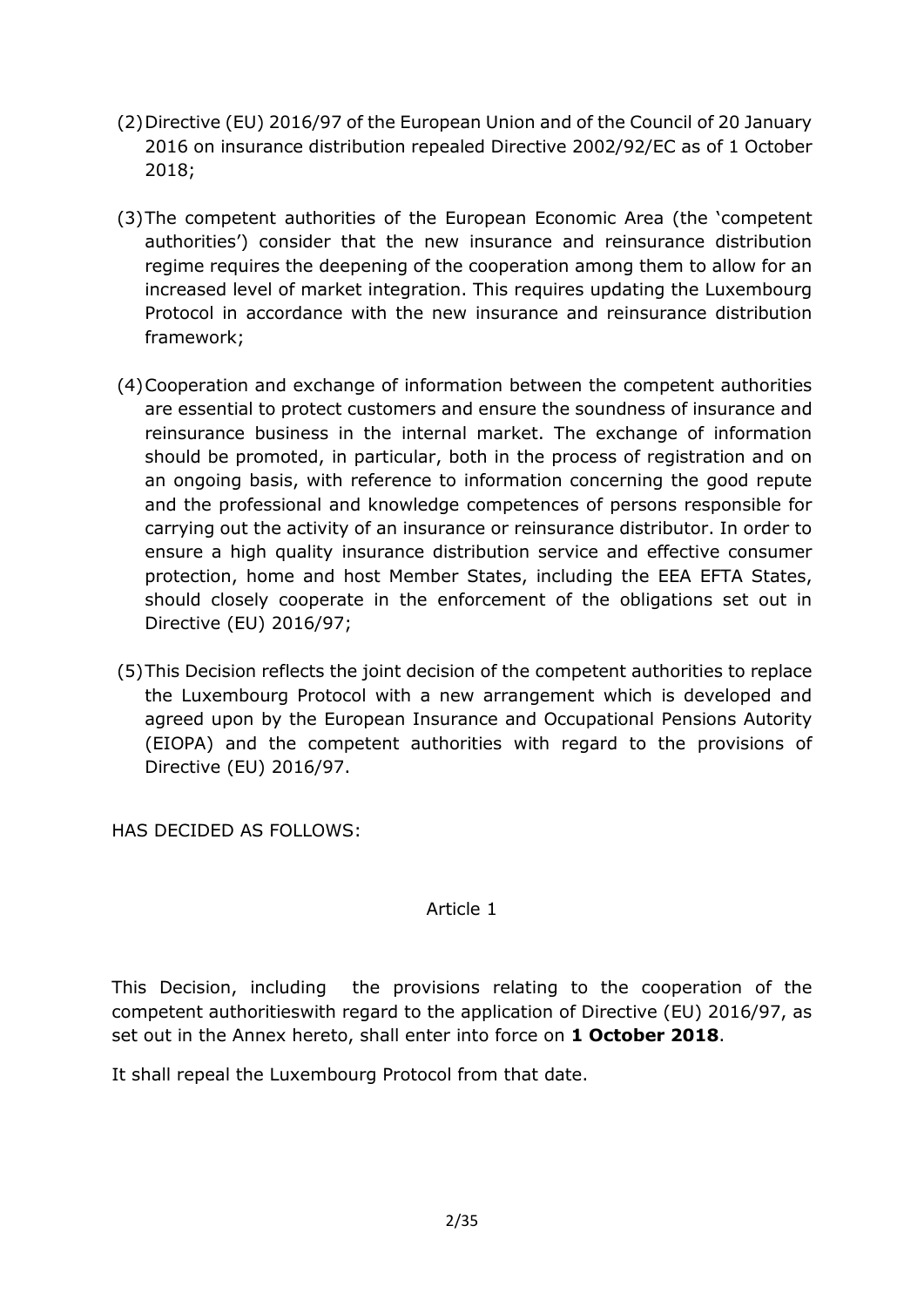### Article 2

- 1. This Decision shall apply to the :
	- (a)all national authorities competent for the supervision of insurance and reinsurance distributors, which are Members of EIOPA, and
	- (b)the EEA EFTA Members of the Board of Supervisors of EIOPA to the extent to which Directive (EU) 2016/97 is binding on them.
- 2. If certain supervisory tasks, as laid down in Directive (EU) 2016/97, fall under the competence of other competent authorities that are not Members of the Board of Supervisors of EIOPA, those national authorities may, subject to approval by the Board of Supervisors of EIOPA, apply the provisions of this Decision set out in the Annex to this Decision by signing a declaration of commitment, if this contributes to further strengthening cross-border cooperation.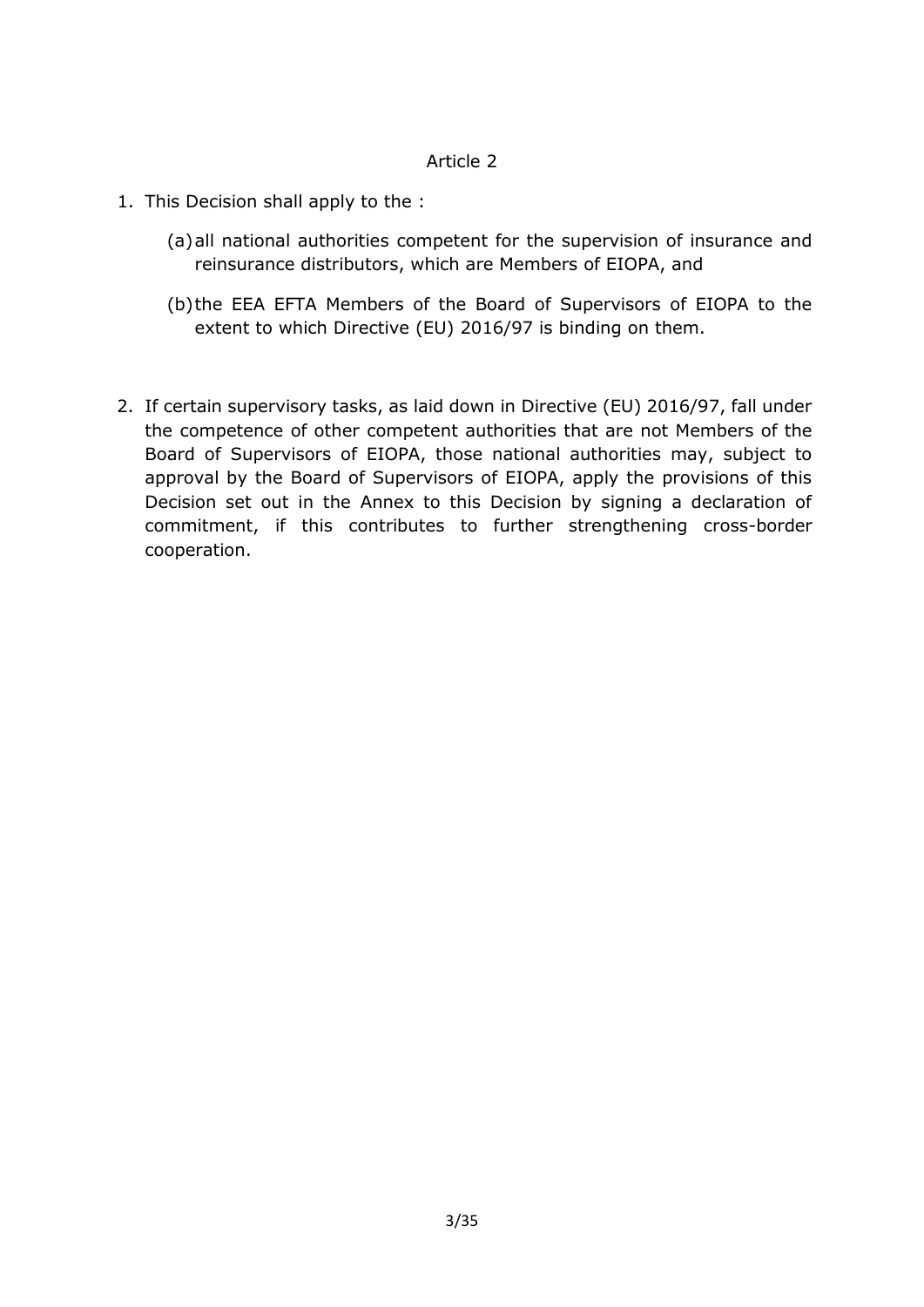

28 September 2018

#### **Annex**

**Cooperation of the competent authorities of the Member States of the European Economic Area with regard to the application of Directive (EU) 2016/97 of the European Parliament and of the Council of 20 January 2016 on insurance distribution**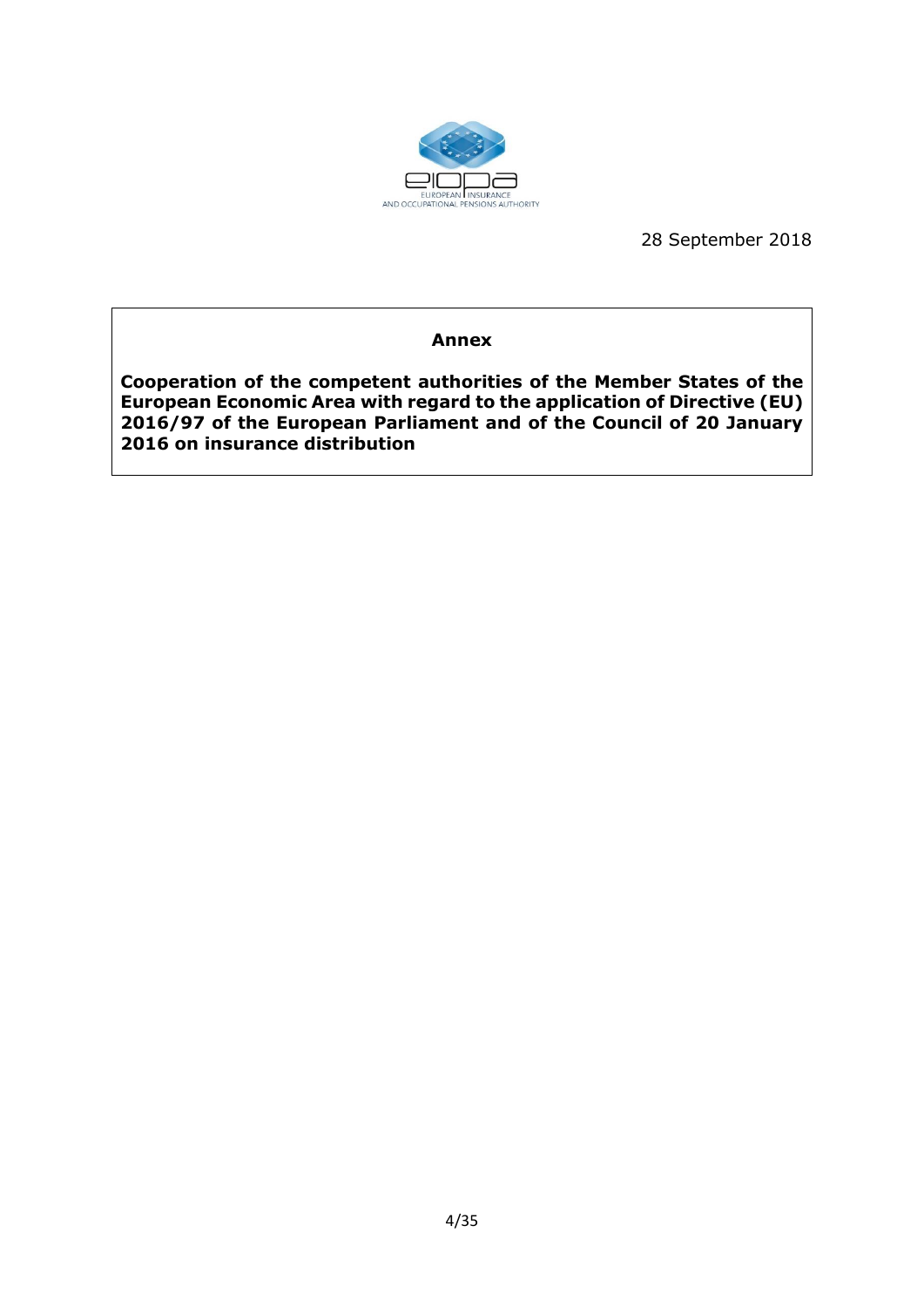| 1.3. Scope of and relationship with the Decision on the collaboration of                                                                                                                                               |  |
|------------------------------------------------------------------------------------------------------------------------------------------------------------------------------------------------------------------------|--|
|                                                                                                                                                                                                                        |  |
|                                                                                                                                                                                                                        |  |
|                                                                                                                                                                                                                        |  |
| 1.7 Language, communication means and contact points  9                                                                                                                                                                |  |
| 1.8. Difference of opinion among the Competent Authorities  10                                                                                                                                                         |  |
|                                                                                                                                                                                                                        |  |
| <b>REGISTRATION AND NOTIFICATION OF INSURANCE AND REINSURANCE</b><br><b>INTERMEDIARIES AND ANCILLARY INSURANCE INTERMEDIARIES 11</b>                                                                                   |  |
|                                                                                                                                                                                                                        |  |
|                                                                                                                                                                                                                        |  |
|                                                                                                                                                                                                                        |  |
| 2.3. Additional information to be given to Host Competent Authorities                                                                                                                                                  |  |
| 2.4. Provision of relevant information by the Home Competent<br><b>Authorities to EIOPA on Intermediaries and Ancillary Intermediaries</b><br>having notified their intention to carry on distribution activities on a |  |
|                                                                                                                                                                                                                        |  |
| <b>PART III</b> 21                                                                                                                                                                                                     |  |
| <b>EXCHANGE OF INFORMATION AND ONGOING SUPERVISION OF</b>                                                                                                                                                              |  |
| 3.1. General principles regarding exchange of information and                                                                                                                                                          |  |
|                                                                                                                                                                                                                        |  |
|                                                                                                                                                                                                                        |  |
|                                                                                                                                                                                                                        |  |
|                                                                                                                                                                                                                        |  |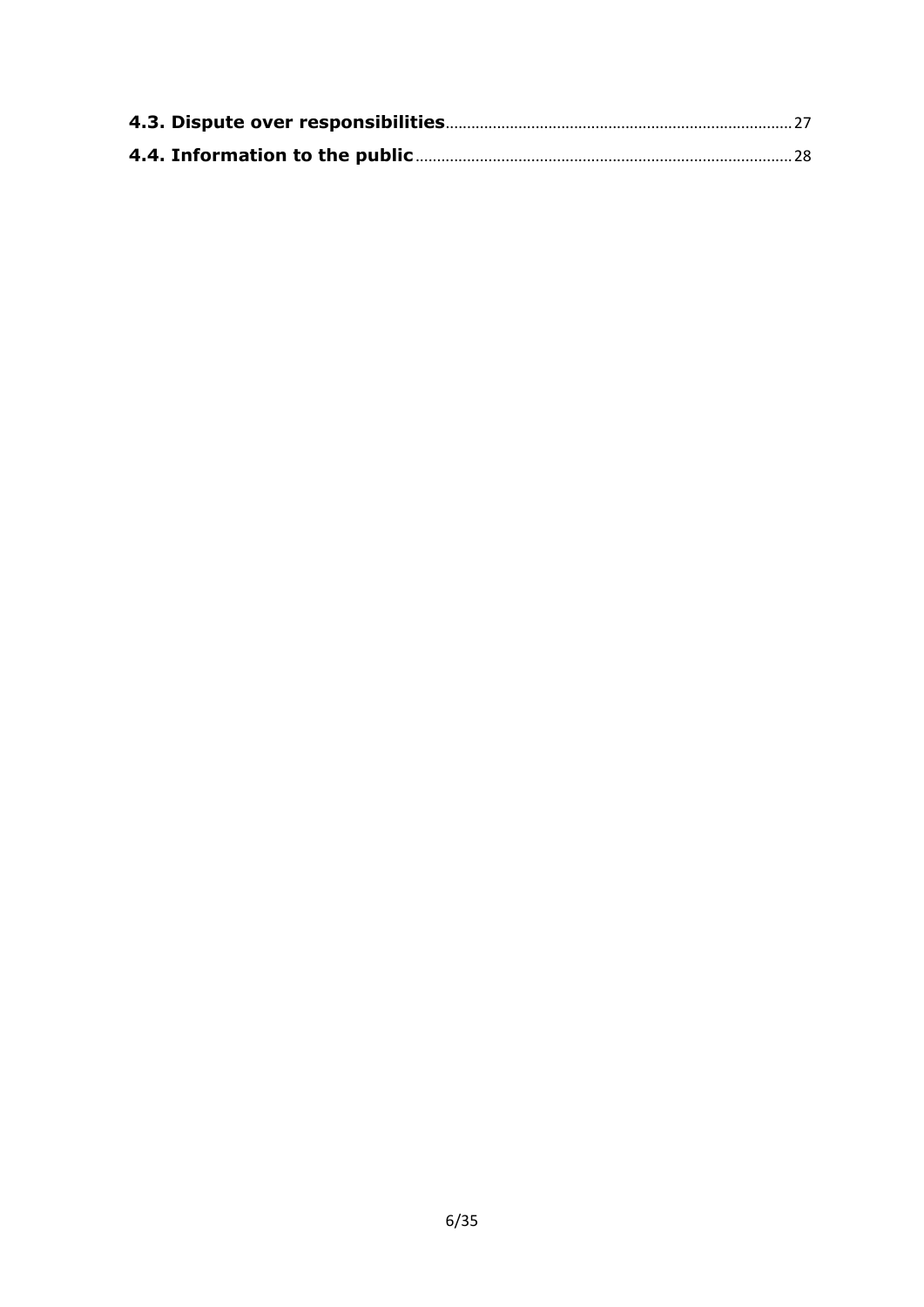### <span id="page-6-0"></span>**PART I**

1

### <span id="page-6-1"></span>**GENERAL CONSIDERATIONS**

### <span id="page-6-2"></span>**1.1. General aims and principles**

The Competent Authorities – as defined in Appendix I –, whilst recognising the principle of single registration and division of competences between home and host Member States<sup>2</sup> established in Directive (EU) 2016/97 of the European Parliament and of the Council of 20 January 2016 on insurance distribution (the 'IDD'), acknowledge the importance of effective cooperation to facilitate the carrying out of their respective supervisory duties.

This Decision needs to be read together with the relevant provisions (including the definitions) of the IDD.

The Competent Authorities intend to uphold practical cooperation between national administrative services for the purpose of facilitating the supervision of insurance and reinsurance distributors (the 'Distributors') within the European Economic Area (EEA) and of examining any difficulties which may arise in the application of the IDD.

The procedures and information described in the Decision constitute minimum requirements and provide considerations on the communication of additional information. Nothing in the Decision should be interpreted in such a way as to hinder the exchange of further information and the extended collaboration between the Competent Authorities, as concerns the supervision of Distributors.

The information exchange requirements described in the Decision should take into account preventive and risk-based supervision, which includes the verification on a continuous basis of the proper operation of the insurance distribution activities and the compliance with supervisory provisions by Distributors.

## <span id="page-6-3"></span>**1.2. Cooperation between the Competent Authorities**

As laid down in Article 13 of the IDD, the Competent Authorities shall cooperate among themselves and exchange any relevant information on Distributors in order to ensure the proper application of the IDD.

The Competent Authorities ascertain that a similar level of protection should be assured to policyholders across the EEA regardless of the location of the Distributor, that the supervision of Distributors has an ongoing character and that

<sup>&</sup>lt;sup>2</sup> References to home and host Member States include respectively home and host EEA EFTA States, as appropriate and subject to Article 2(1)(b) of this Decision.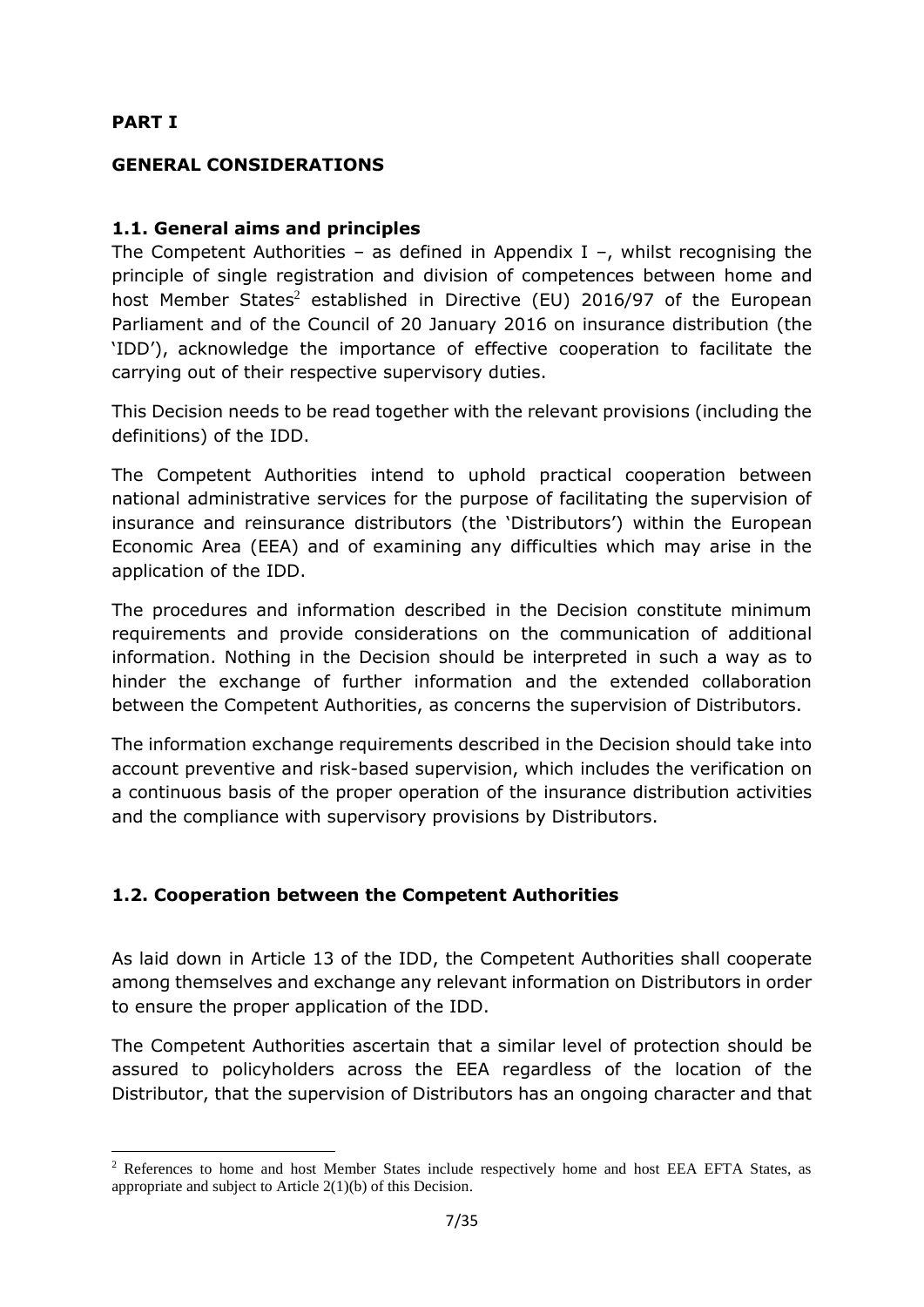its efficiency should be based upon the knowledge of the situation of the Distributors and the possibility of joint action.

The Competent Authorities intend to cooperate in all cases necessary for the proper application of Union law and to mutually facilitate the carrying out of their tasks and to guarantee the good functioning of the internal market.

Notwithstanding the cooperation mechanisms already foreseen in the IDD, the Competent Authorities felt the need to further develop internal mechanisms that enable them to foster regular exchanges and a genuine dialogue between themselves in view of the cross-border activities of Distributors. These internal mechanisms should include *inter alia* the use of common templates for notification procedures<sup>3</sup> and the establishment of contact points with dedicated institutional e-mail addresses in each Competent Authority.

The Competent Authorities acknowledge that the internal mechanisms may not, in any case, result in the removal from the various authorities of the competence which is laid down by the IDD.

## <span id="page-7-0"></span>**1.3. Scope of and relationship with the Decision on the collaboration of the insurance supervisory authorities**

The rules on registration and notification of an insurance or reinsurance intermediary (together an "Intermediary") and an ancillary insurance intermediary ("Ancillary Intermediary") established in Part II of this Decision shall not apply to the activity of insurance and reinsurance undertakings. The Competent Authorities should refer to the relevant provisions of the Decision on the collaboration of the insurance supervisory authorities for the respectively applicable rules<sup>4</sup>.

The rules detailed in Part I, Part III and IV are relevant to the activity of all Distributors.

## <span id="page-7-1"></span>**1.4. Rules on professional secrecy**

The Competent Authorities agree to exchange confidential information whenever possible, within the limits of the rules laid down in Article 13(4) of the IDD in order to improve the effectiveness of the supervision of insurance and reinsurance distribution.

## <span id="page-7-2"></span>**1.5. Supervision of professional requirements**

In view of the importance of supervision of the professional and organisational requirements for Distributors, as determined in Article 10 of the IDD, the Competent Authorities endeavour to share all relevant information available to them in those fields.

**<sup>.</sup>** <sup>3</sup> The template for the notification for an insurance or reinsurance intermediary or ancillary intermediary to operate under the freedom of establishment can be found in Appendix II-A and the template to operate under the freedom to provide services in Appendix II-B of this Decision.

<sup>4</sup> Decision of the Board of Supervisors on the collaboration of the insurance supervisory authorities of the Member States of the European Economic Area of 30 January 2017 (EIOPA-BoS-17/014).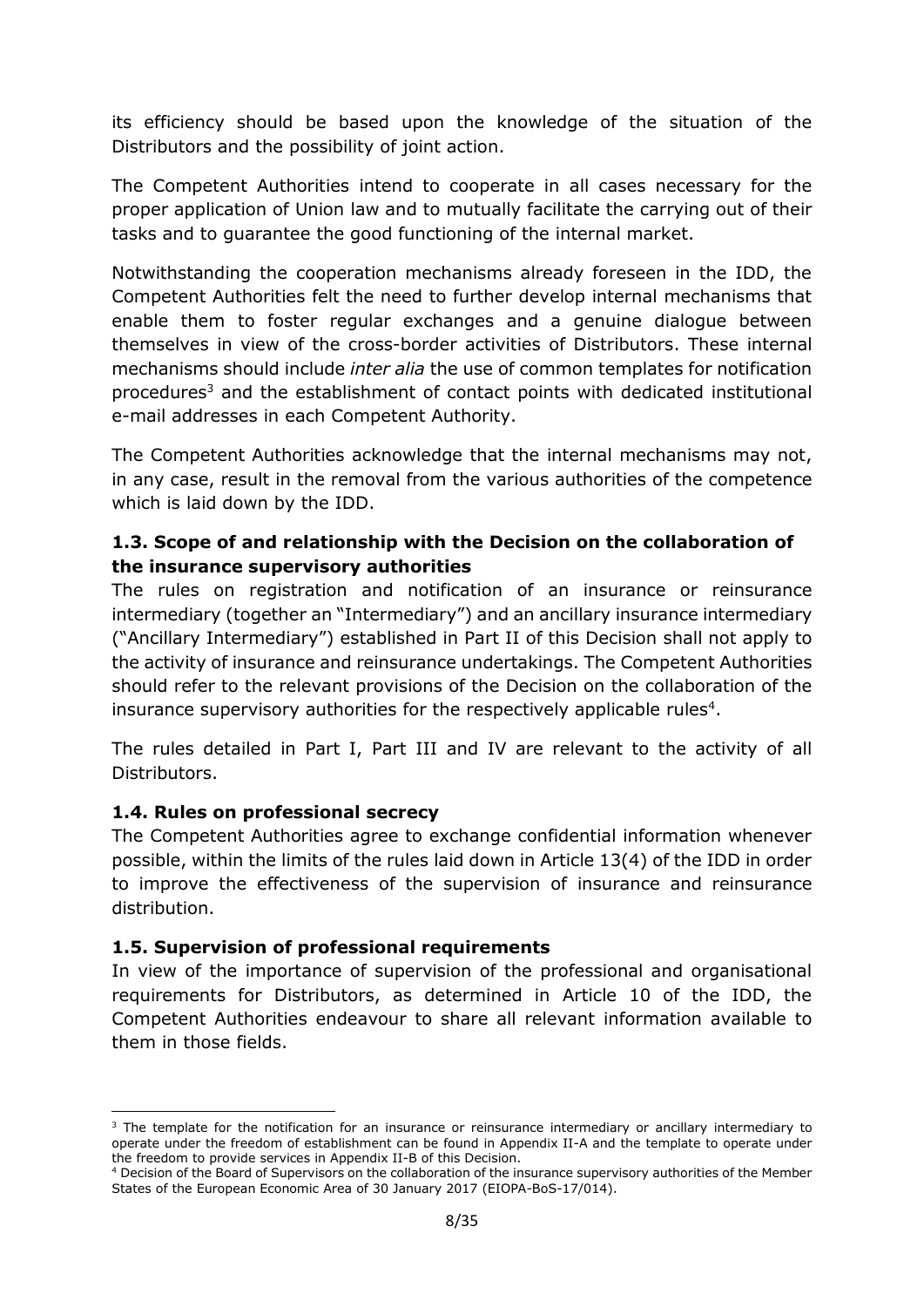Within the context of the internal market, the Competent Authorities stress the importance of a rigorous examination of the registration files for new Intermediaries and Ancillary Intermediaries by the Competent Authority of the home Member State ("Home Competent Authority") and the consistent application of the minimum criteria relating to the supervision of access to the insurance distribution activity.

### <span id="page-8-0"></span>**1.6. Bilateral agreements**

The Competent Authorities acknowledge that the rules for cooperation set out in this Decision may be insufficient when faced with actual cases requiring deeper cooperation. As a result, the Competent Authorities may enter into bilateral agreements when there is the need for further and deeper cooperation in specific subjects, provided that they always ensure compliance with the principles set out in the IDD and in Union law.

### <span id="page-8-1"></span>**1.7 Language, communication means and contact points**

For notification and information exchange purposes, the Competent Authorities shall communicate in English, unless otherwise agreed upon by the authorities concerned.

The Competent Authorities shall transmit the required information by electronic means, using the contact points mentioned below and in a format acceptable to relevant Competent Authorities. The Competent Authorities may agree on a bilateral basis on any applicable requirements (e.g. requirement on electronic signatures of authorised persons) and the security of data transmission.

The Competent Authorities shall establish a contact point in the format of a dedicated institutional e-mail address for all questions, requests and problems arising out of notifications and information exchanges. The contact point shall be used for all queries and, in case the contact point in a specific Competent Authority does not belong to the competent body in the authority's structure or another national authority is competent on the subject matter, it shall directly forward the request to the competent body or authority and inform the requesting authority thereof.

In the event where, in a Member State<sup>5</sup>, the authority responsible for registration differs from the authority responsible for ongoing supervision, the Competent Authority of that Member State may decide to establish an alternative contact point exclusively for registration and cross-border notification matters, regulated in Part II below.

**.** 

<sup>&</sup>lt;sup>5</sup> All references to Member State include EEA EFTA States, as appropriate.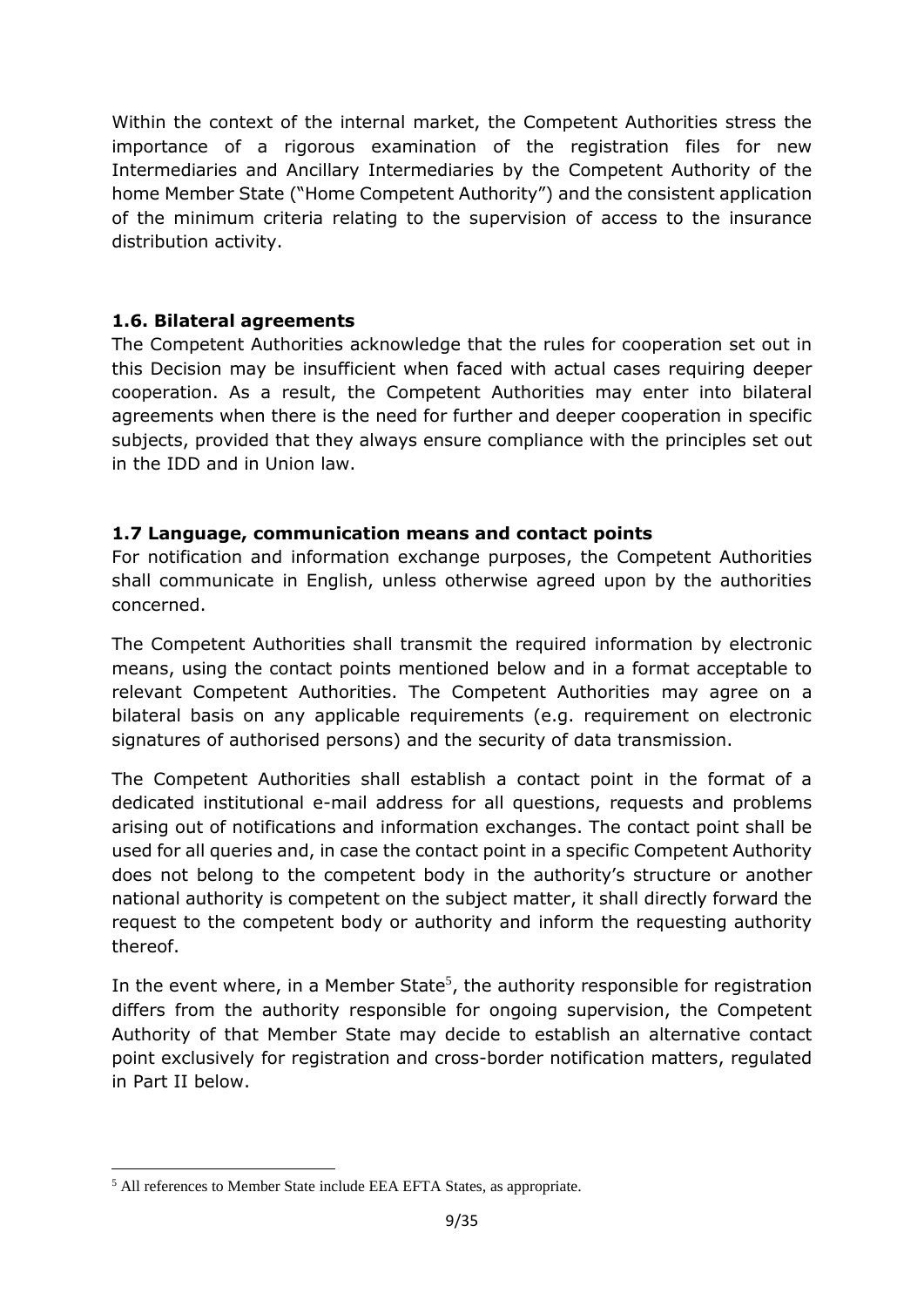The Competent Authorities shall transmit and update the information on EIOPA's Extranet about the contact points relevant and, if applicable, about the contact point established for registration and cross-border notification matters only.

## <span id="page-9-0"></span>**1.8. Difference of opinion among the Competent Authorities**

In case of divergent views in terms of application of this Decision, the relevant Competent Authorities should strive to a mutually agreed solution. In cases where no such solution can be reached, recourse should be made to EIOPA for mediation.

EIOPA may carry out mediation in accordance with Article 19 and 31 of Regulation (EU) No 1094/2010.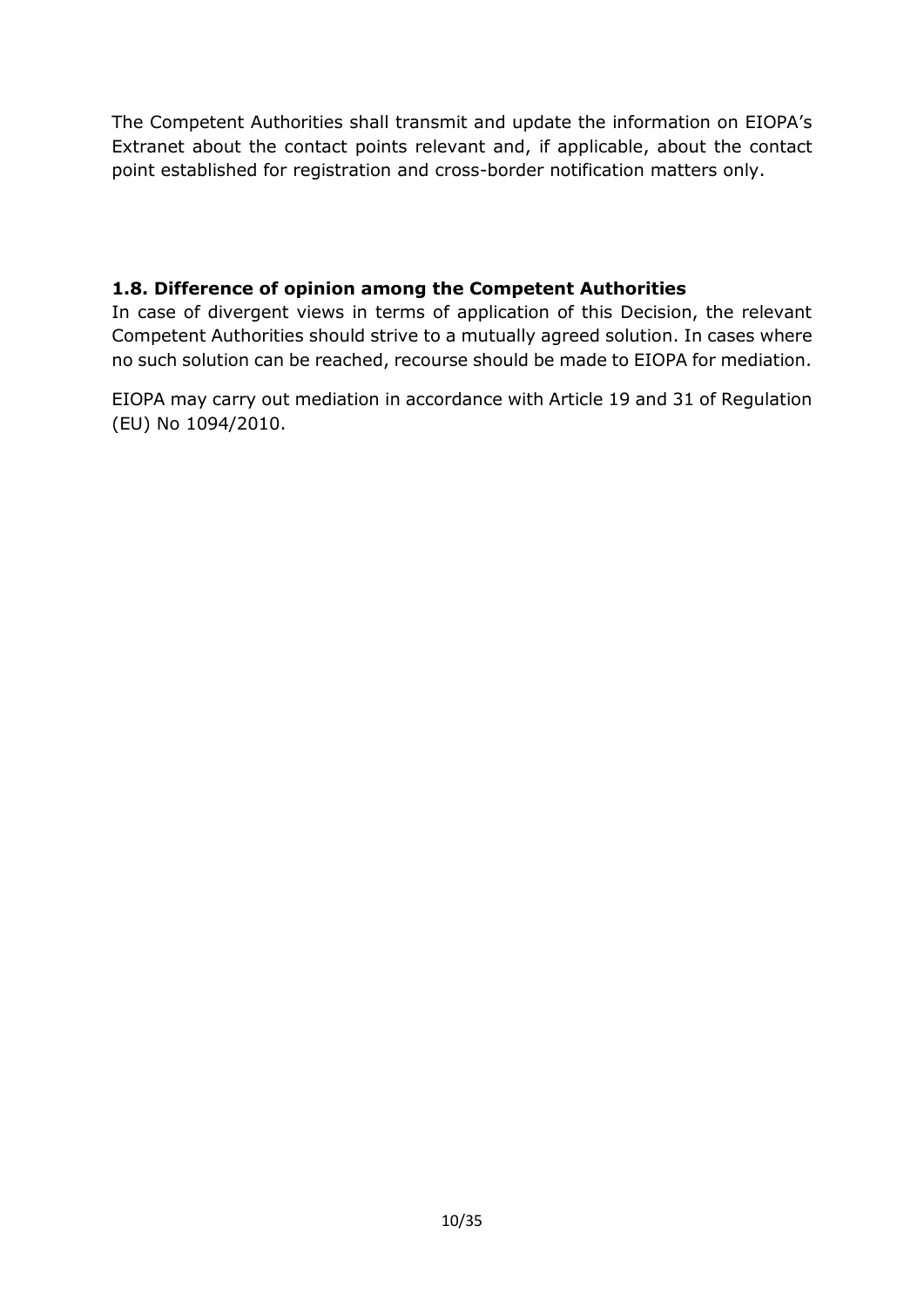## <span id="page-10-0"></span>**PART II**

# <span id="page-10-1"></span>**REGISTRATION AND NOTIFICATION OF INSURANCE AND REINSURANCE INTERMEDIARIES AND ANCILLARY INSURANCE INTERMEDIARIES**

<span id="page-10-2"></span>**2.1. Register** 

Article 3(1) of the IDD

Appendix III-1 and III-2 include the list of website addresses of public registers for insurance and reinsurance intermediaries in the Member States as well as the list of website addresses of the online registration system for insurance and reinsurance intermediaries.

### **2.1.1. Registration**

In accordance with the principle of single registration, the decision to register an Intermediary and an Ancillary Intermediary, valid for the whole of the EEA, shall be the sole responsibility of the Home Competent Authority in accordance with Article 3(1) of the IDD. An additional registration with the competent authority of the host Member State (the "Host Competent Authority") is not required.

For information purposes only, details about Intermediaries and Ancillary Intermediaries may also be made available in the public register of the host Member State.

The public registers shall be available online.

### **2.1.2. Exchange of information at the time of registration**

Article 13(2) of the IDD

### **2.1.2.1. Exchange of information where registration was previously sought in other Member States**

Where possible under its national legislation, the Home Competent Authority shall request the applicant for the registration to declare if there has been a formal or informal request for a registration in another Member State or third country that has been rejected or withdrawn and the reasons why the application has been rejected or withdrawn.

Where appropriate, the Home Competent Authority shall engage with the Competent Authority from whom a previous application has been sought in order to understand the circumstances of a rejected or withdrawn application, before making a decision on the registration.

The Competent Authorities shall provide input in a timely manner, preferably within 2 weeks upon receipt of a request, with a view to exchanging information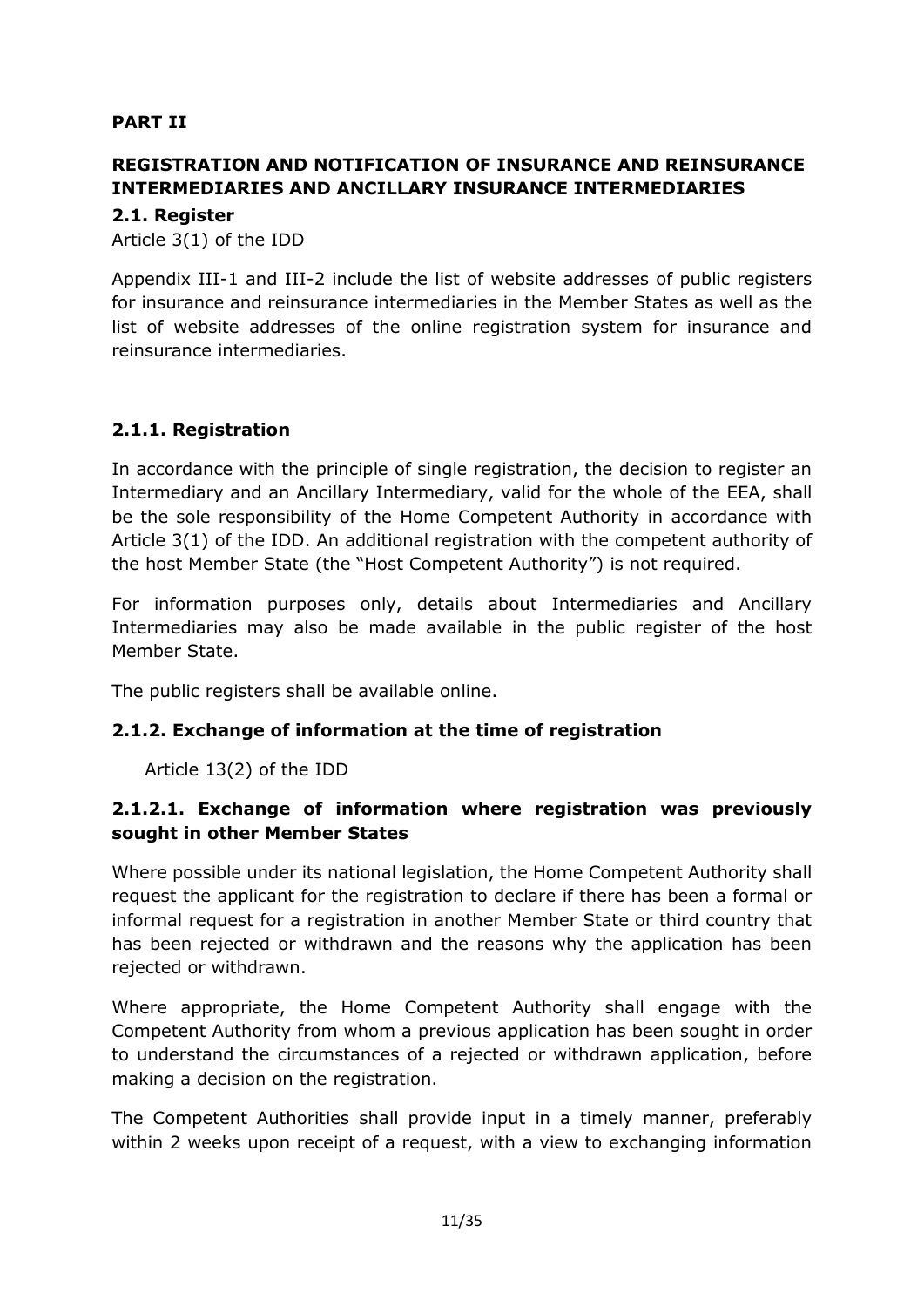before the decision on the particular application is taken by the Home Competent Authority.

## **2.1.2.2. Exchange of information on an applicant that intends to operate exclusively (or almost exclusively) in another Member State**

In cases where there are strong reasons to conclude that the applicant has the intention to direct its activity entirely or principally towards the territory a host Member State on a freedom to provide services or freedom of establishment basis, the Home Competent Authority shall ask the Intermediary or Ancillary Intermediary for the reasons supporting that strategy.

The Home Competent Authority is encouraged to engage with the Host Competent Authority(ies) in order to facilitate its understanding of the background of the application, before making a decision on the registration.

The Host Competent Authority(ies) shall provide input in a timely manner, preferably within 2 weeks upon receipt of a request with a view to exchanging information before the decision on the particular application is taken by the Home Competent Authority.

## **2.1.3. Minimum contents of public register**

## Article 3(1) of the IDD

The registration requirements apply to natural and legal persons. It is recommended to publish the headings of the public register in the national language and in English.

The Competent Authorities agree on the following minimum information to be contained in the register of the Home Competent Authority:

## **2.1.3.1. Natural Persons**

For an Intermediary or Ancillary Intermediary which is a natural person, the minimum information to be contained in the register shall be the following:

- First name and surname;
- Registration number, if any;
- Address:
- Category of Intermediary or Ancillary Intermediary, if applicable;
- Classes of insurance to which the registration applies in the home Member State, if applicable;
- The current Home Competent Authority, if different from the registration authority;
- Member States for which the intention to act under the freedom to provide services has been notified; and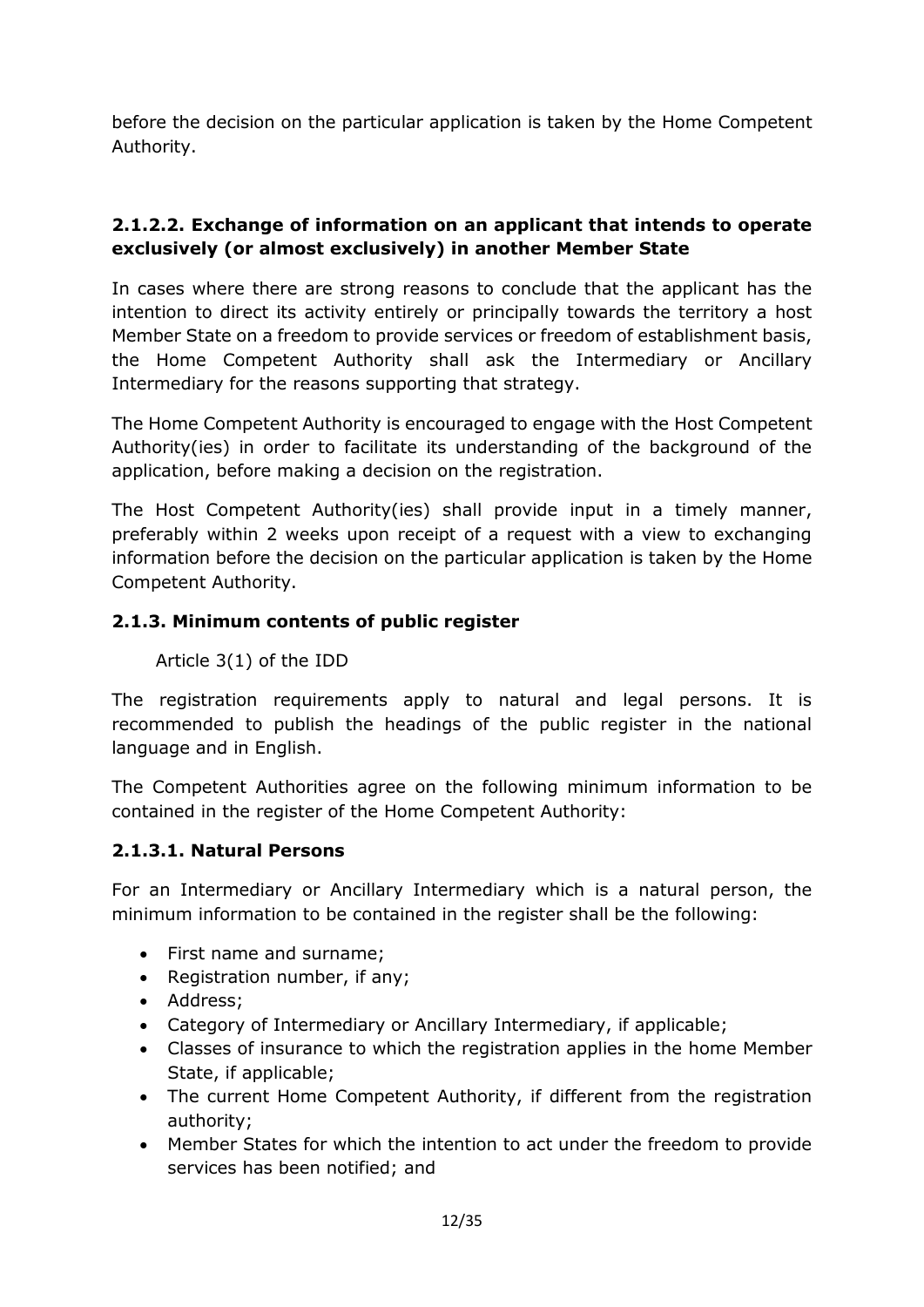Member States for which the intention to act under the freedom of establishment has been notified and the address of the establishment in the host Member State.

In the case of an Intermediary or Ancillary Intermediary acting under the responsibility of one or more insurance or reinsurance undertakings or Intermediaries, it is recommended that the name of those insurance or reinsurance undertakings or Intermediaries should also be contained in the register.

# **2.1.3.2. Legal persons**

For an Intermediary or Ancillary Intermediary which is a legal person, the minimum information to be contained in the register is the following:

- Name;
- Registration number, if any;
- Address of its registered office, and if under its national law it has no registered office, the address of its head office;
- Name of the natural persons within the management who are responsible for the distribution business;
- Category of Intermediary or Ancillary Intermediary, if applicable;
- Classes of insurance to which the registration applies in the home Member State, if applicable;
- The current Home Competent Authority, if different from the registration authority;
- Member States for which the intention to act under freedom to provide services has been notified; and
- Member States for which the intention to act under freedom of establishment has been notified and the address of the establishment in the host Member State.

In the case of an Intermediary or Ancillary Intermediary acting under the responsibility of one or more insurance or reinsurance undertakings or Intermediaries, it is recommended that the name of those insurance or reinsurance undertakings or Intermediaries should also be contained in the register.

# <span id="page-12-0"></span>**2.2. Notification**

## **2.2.1. Common understanding of "Freedom to provide services" and "Freedom of establishment"**

2.2.1.1. EIOPA understands freedom to provide services in the case of Intermediaries and Ancillary Intermediaries as meaning: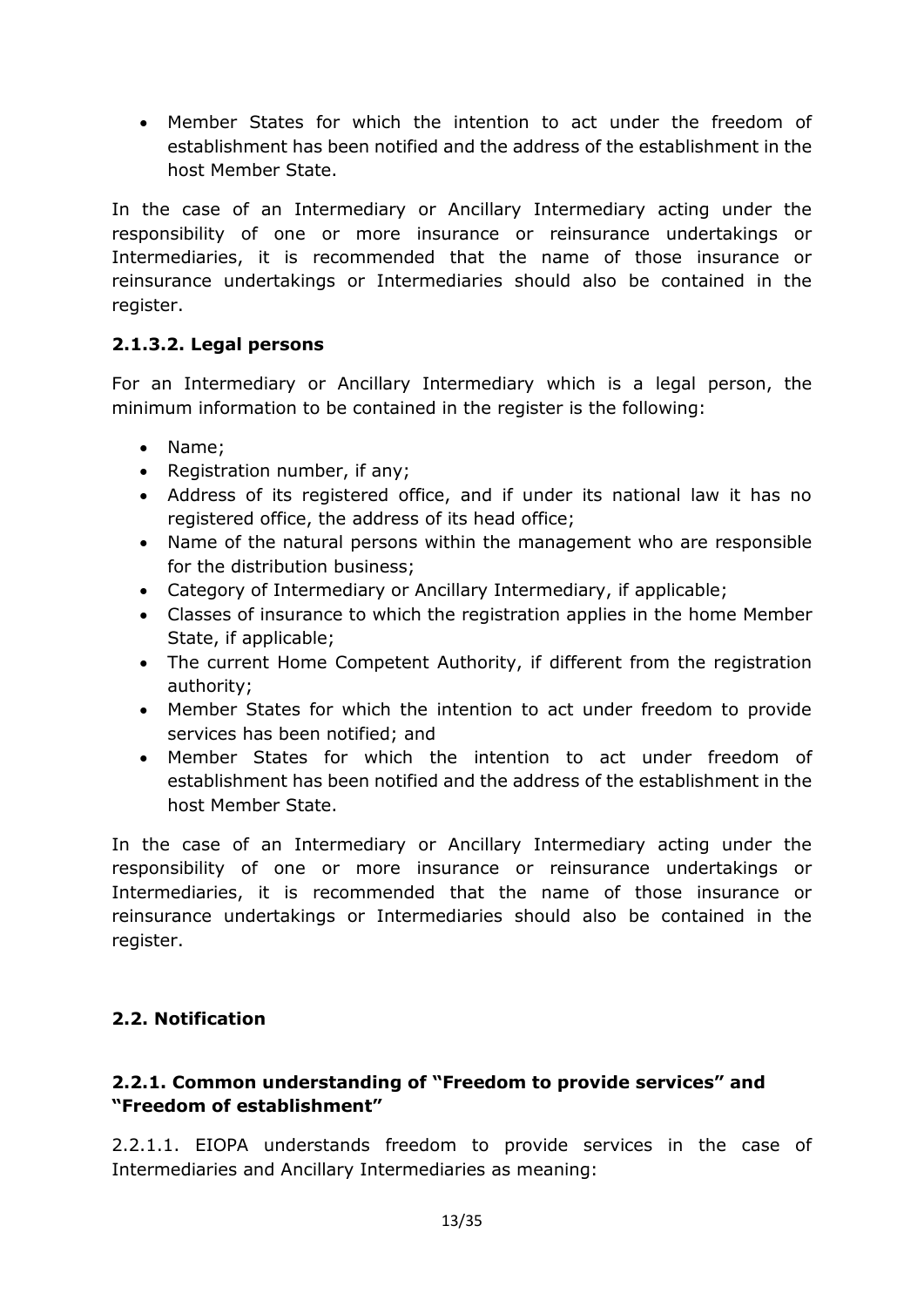An Intermediary or Ancillary Intermediary is operating under freedom to provide services ("FoS") if it intends to provide a policyholder, who is established in a Member State different from the one where the Intermediary or Ancillary Intermediary is registered, with an insurance contract relating to a risk situated in a Member State different from the Member State where the Intermediary or Ancillary Intermediary is registered.

The Intermediary or Ancillary Intermediary shall notify its intention to operate under FoS in the sole Member State where the policyholder is established or has his residence, also in the case the policyholder acts on behalf of different insured and/or risks established or situated in one or more other Member States.

If the Intermediary or Ancillary Intermediary already notified its intention to operate under FoS in a specific Member State , this notification procedure is considered as the legal proof of its intention to carry on insurance distribution under FoS with/for residents of that Member State.

Non-exhaustive list of examples regarding activity carried on under FoS:

- An Intermediary or Ancillary Intermediary is actively marketing, providing insurance distribution services or seeking business from a customer resident or established in another Member State.
- An Intermediary or Ancillary Intermediary asks for and organises on its own initiative meetings with customers established in another Member State.
- Regarding advertisement: an Intermediary or Ancillary Intermediary gives/sends information on specific products, conditions etc. to selected groups of customers established in a given country/in specific languages of some Member States etc. Here the advertisement has an active character, the intention of the Intermediary or Ancillary Intermediary to contact customers in another Member State is clear.
- Regarding electronic distance or distance marketing activities: If the content of the website of an Intermediary or Ancillary Intermediary is general and only in the language of the Member State of the Intermediary or Ancillary Intermediary, if it is not addressed to a specific group of customers or customers in specific Member States and when the customer is not able to directly or indirectly conclude an insurance contract using a website or other media, then the Intermediary or Ancillary Intermediary cannot be considered as actively seeking these customers and therefore cannot be considered as having the intention to do FoS in the Member State, where those customers are established. If an Intermediary or Ancillary Intermediary is contacted by those customers, it will not be considered as an intention to write business under FoS in the Member State of residence or of establishment of these customers.
- Where an Intermediary or Ancillary Intermediary opens a branch in another host Member State under freedom of establishment and where this branch sells insurance contracts to residents of the Intermediary's or Ancillary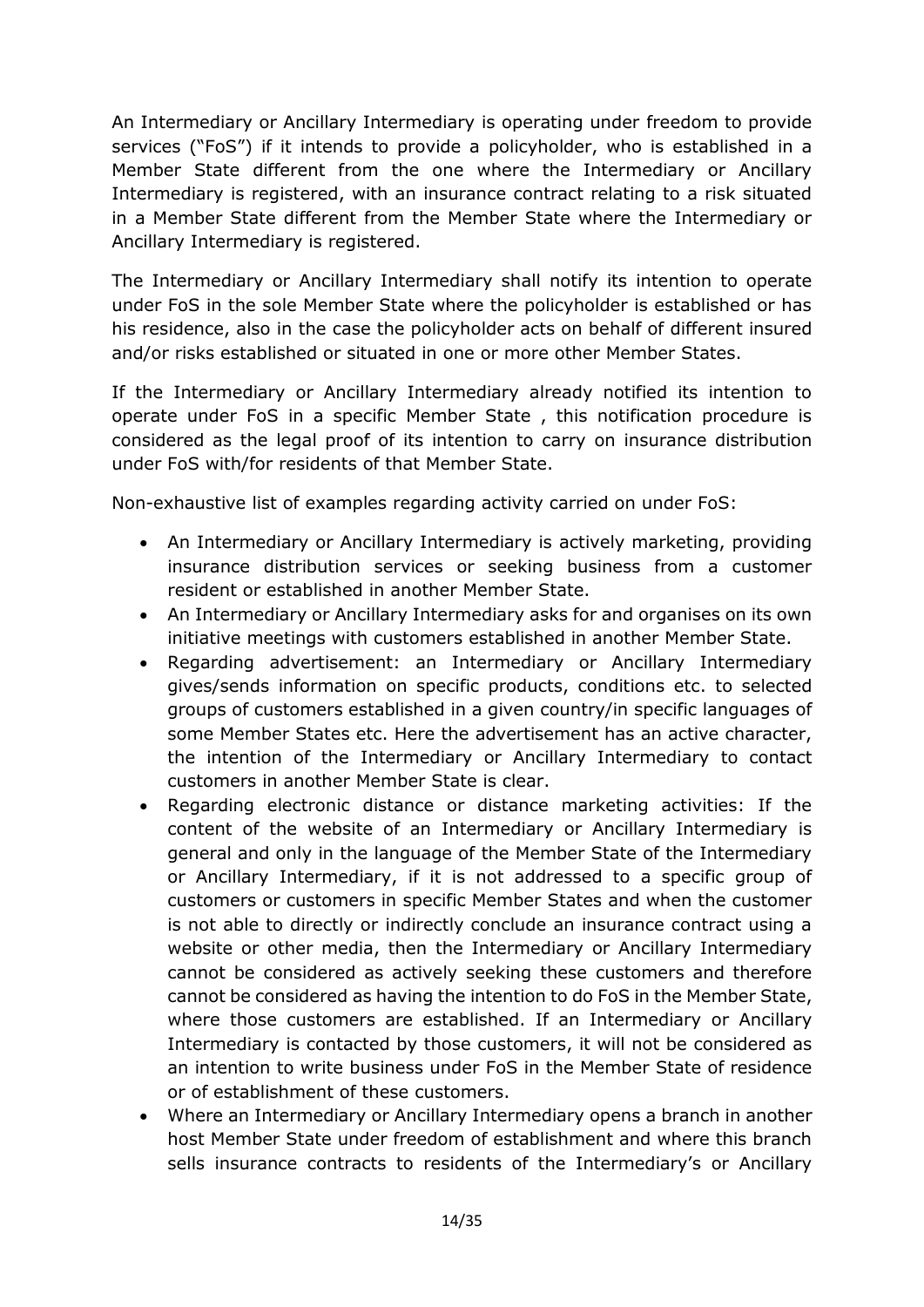Intermediary's home Member State, it shall not be deemed as being an activity provided under FoS.

2.2.1.2. EIOPA understands freedom of establishment, in the case of Intermediaries and Ancillary Intermediaries, as meaning if they intend to carry out of insurance distribution activities through a branch or permanent presence established in a different Member State according to Article 6(1) of the IDD.

# **2.2.2. Opening a branch by way of freedom of establishment**

Article 6 of the IDD

2.2.2.1. Contents of the notification made by the Home Competent Authority to the Host Competent Authority

Unless it has reason to doubt the adequacy of the organisational structure or the financial situation of the Intermediary or Ancillary Intermediary, taking into account the distribution activities envisaged, the Intermediary's or Ancillary Intermediary's Home Competent Authority shall transmit electronically to the Host Competent Authority and in accordance with Article 6(1) of the IDD, a notification with the following contents:

- The name, the address and, where applicable, the registration number and e-mail details of the head office of the Intermediary or Ancillary Intermediary;
- The Member State within the territory of which the Intermediary or Ancillary Intermediary plans to establish a branch or a permanent presence;
- The category of Intermediary or Ancillary Intermediary and, if applicable, the name of the insurance or reinsurance undertaking represented;
- The relevant classes of insurance according to Annex I and II of Directive 2009/138/EC for which the Intermediary or Ancillary Intermediary is registered in his home Member State, if applicable;
- The address in the host Member State from which documents may be obtained from the Intermediary or Ancillary Intermediary and to which they may be delivered;
- The name of any natural person responsible for the management of the branch or permanent presence.

In addition to the requirements of Article 6(1) of the IDD, the notification shall specify:

- The name of the current Home Competent Authority, if different from the registration authority;
- In the case of an Intermediary or Ancillary Intermediary acting under the responsibility of one or more insurance or reinsurance undertakings or Intermediaries, the name of those insurance or reinsurance undertakings or Intermediaries for which the Intermediary or Ancillary Intermediary is registered to market insurance products, if available;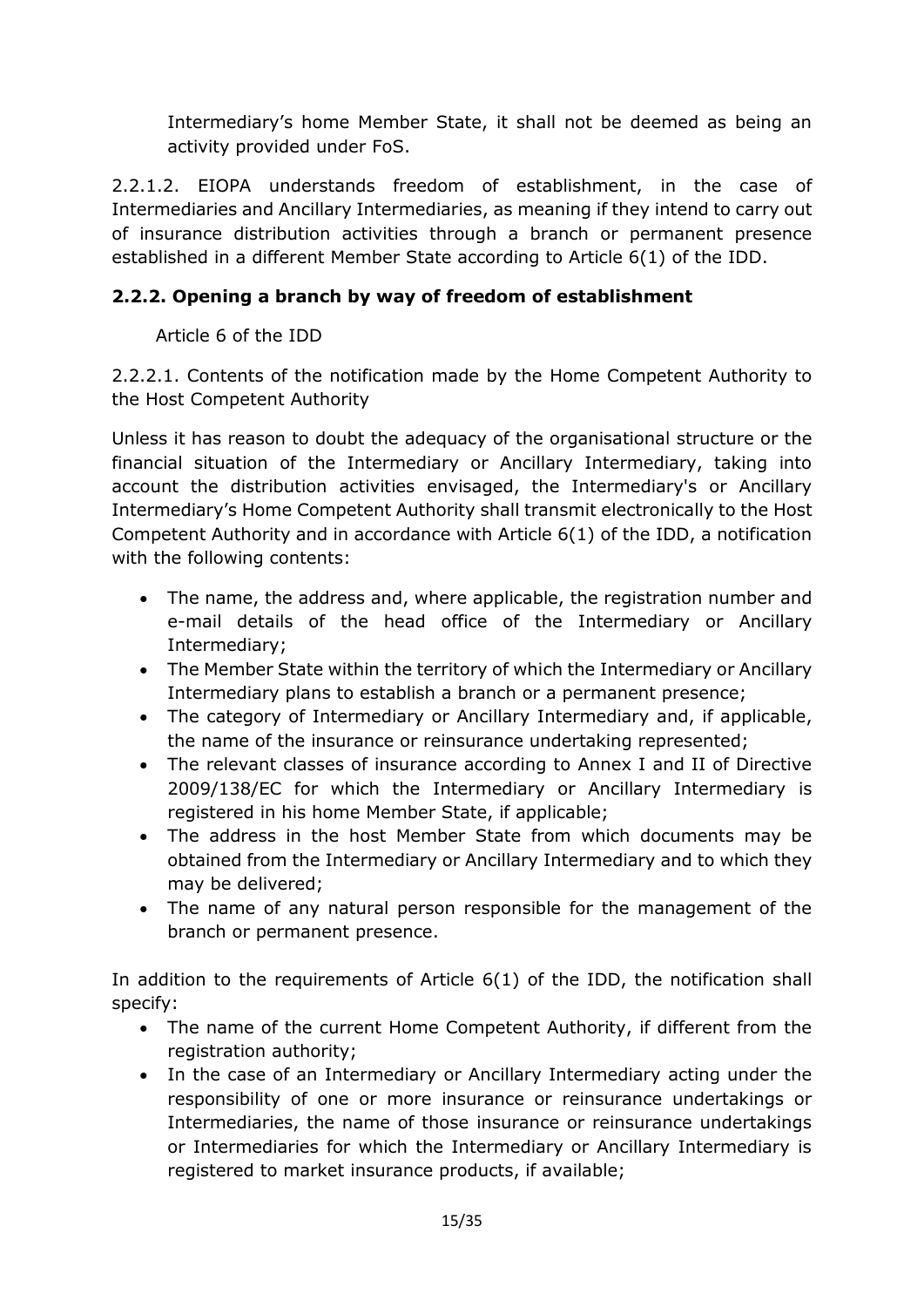- The address of the online register in which details about the Intermediary or Ancillary Intermediary may be found;
- Where available, the nature of the risks and commitments which will be covered by the insurance contracts which the Intermediary or Ancillary Intermediary intends to distribute in the host Member State.

The Home Competent Authority shall consider communicating any other available information to allow the Host Competent Authority to have a deeper knowledge of the branch activity and facilitate awareness for ongoing supervision. An example of additional information that can be provided by the Home Competent Authority to the Host Competent Authority could be the provision of any available information resulting from discussions with the Intermediary or Ancillary Intermediary about its business strategy and how the branch fits into that strategy.

At the same time, the Home Competent Authority shall advise the Intermediary or Ancillary Intermediary concerned that the notification has been sent. The Home Competent Authority shall ensure that the Host Competent Authority receives the complete notification information. Immediately upon receiving the communication from the Home Competent Authority, the Host Competent Authority shall acknowledge its receipt without undue delay by e-mail or by any other means agreed upon by the authorities concerned.

The Home Competent Authority may, where appropriate, have an informal exchange of information with the Host Competent Authority before sending the complete notification. This may allow an exchange of information before the formal commencement of branch activity.

2.2.2.2. Information to be provided by the Host Competent Authority to the Home Competent Authority

The Host Competent Authorities shall communicate the following information to the Home Competent Authority:

- a) the relevant legal provisions protecting the general good applicable to insurance distribution in its territory in accordance with Article 6(2) of the IDD;
- b) irregularities known to the Host Competent Authority about any person responsible for the management of the branch or permanent presence, as well as any relevant information following the analysis of the notification received from the Home Competent Authority;
- c) where available, if the Intermediary or the Ancillary Intermediary tried to seek registration in the host Member State. Where an application for registration has been declined, the Host Competent Authority shall provide additional information.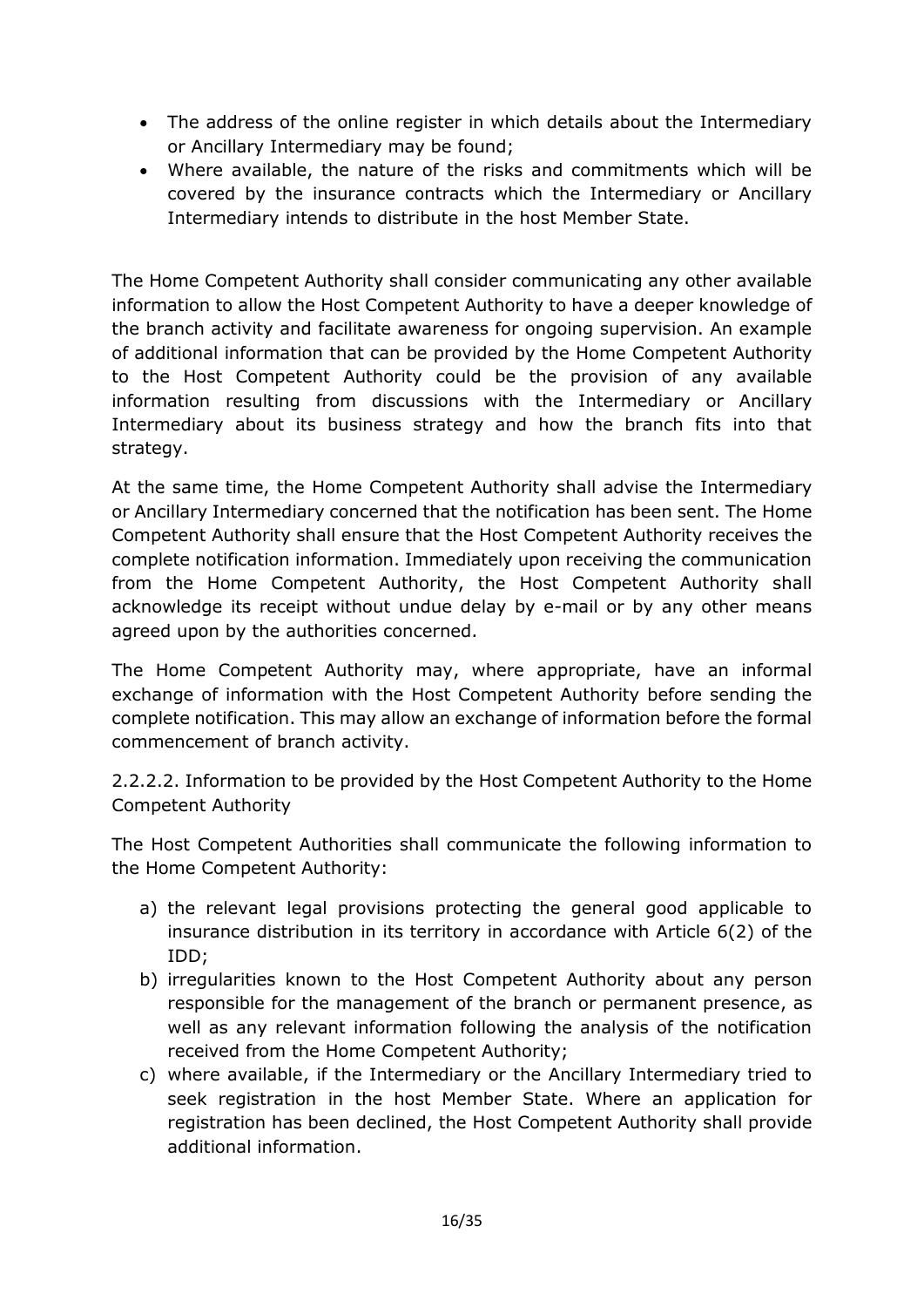If it considers the information contained within the communication to be incomplete, the Home Competent Authority shall without delay inform the Host Competent Authority. The Home Competent Authority shall provide details of those areas where the information is considered to be incomplete and request the outstanding information.

All the information referred to in this paragraph shall be communicated as soon as possible by the Host Competent Authority to the Home Competent Authority. The communication in point a) shall be communicated, in any event, within 1 month after the receipt of the information from the Home Competent Authority. The Home Competent Authority shall acknowledge receipt of all information received.

2.2.2.3. Information to be provided by the Home Competent Authority to the Intermediary or Ancillary Intermediary

Upon receipt of a notification from an Intermediary or Ancillary Intermediary, the Home Competent Authority shall assess the completeness and accuracy of the information provided. Where the information provided is incomplete or incorrect, the Home Competent Authority shall inform the Intermediary or Ancillary Intermediary without delay, indicating where the information is incomplete or incorrect.

Upon receipt of the information on the legal provisions protecting the general good from the Host Competent Authority as referred to in paragraph 2.2.2.2., the Home Competent Authority shall communicate that information to the head office of the Intermediary or Ancillary Intermediary.

## 2.2.2.4. Changes to information concerning the branch

The notion of "change to any of the particulars communicated", as referred to in Article 6(4) of the IDD, shall include, but not be limited to:

- the change of intention to provide insurance distribution activities on the territory of the host Member State through a branch or permanent presence; or
- the Intermediary's or the Ancillary Intermediary's removal from the register in its home Member State.

## **2.2.3. Exercise of activities by way of freedom to provide services**

Article 4 of the IDD

2.2.3.1. Contents of the notification made by the Home Competent Authority to the Host Competent Authority.

The Intermediary's or Ancillary Intermediary's Home Competent Authority shall transmit electronically to the Host Competent Authority and in accordance with Article 4(1) of the IDD, a notification with the following content: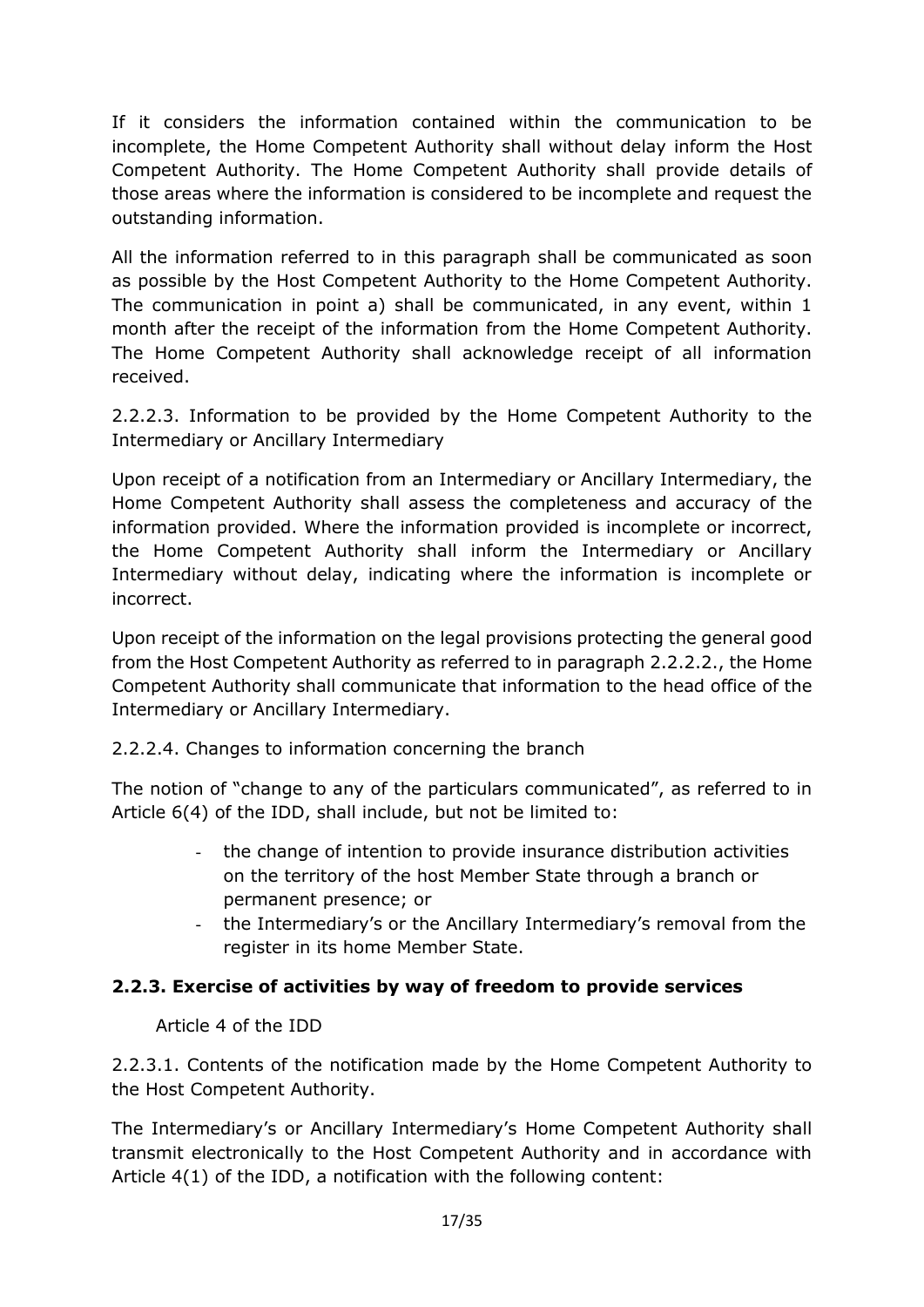- The name, the address and, where applicable, the registration number and email details of the head office of the Intermediary or Ancillary Intermediary;
- The name of the Member State in which the Intermediary or Ancillary Intermediary intends to operate;
- The category of Intermediary or Ancillary Intermediary and, if applicable, the name of any insurance or reinsurance undertaking represented;
- The relevant classes of insurance according to Annex I and II of Directive 2009/138/EC for which the Intermediary or Ancillary Intermediary is registered in his home Member State, if applicable.

In addition to the requirements of Article 4(1) of the IDD, the notification shall specify:

- The name of the current Home Competent Authority, if different from the registration authority;
- The address of the online register in which details about the Intermediary or Ancillary Intermediary may be found;
- Where available, the nature of the risks and commitments which will be covered by the insurance contracts which the Intermediary or Ancillary Intermediary intends to distribute in the host Member State.

Where the Intermediary or Ancillary Intermediary intends to operate, entirely or principally, in other Member State(s) on a FoS basis, the Home Competent Authority shall consider communicating any other available information to allow the Host Competent Authority to have a deeper knowledge of the FoS activity and facilitate awareness for ongoing supervision. An example of additional information that could be provided by the Home Competent Authority to the Host Competent Authority could be the provision of any available information resulting from discussions with the Intermediary or Ancillary Intermediary about its business strategy and how its FoS activity fits into that strategy.

The Home Competent Authority shall ensure that the Host Competent Authority receives the complete notification. Immediately upon receiving the communication of notification from the Home Competent Authority, the Host Competent Authority shall acknowledge its receipt without undue delay by electronic means or by any other means agreed upon by the authorities concerned. Following this information, the Home Competent Authority shall advise the Intermediary or Ancillary Intermediary concerned that the notification has been made and it can commence its business in the host Member State.

The Home Competent Authority may, where appropriate, have an informal exchange of information with the Host Competent Authority before sending the complete notification. This may allow an exchange of information before the formal start of the activity by FoS.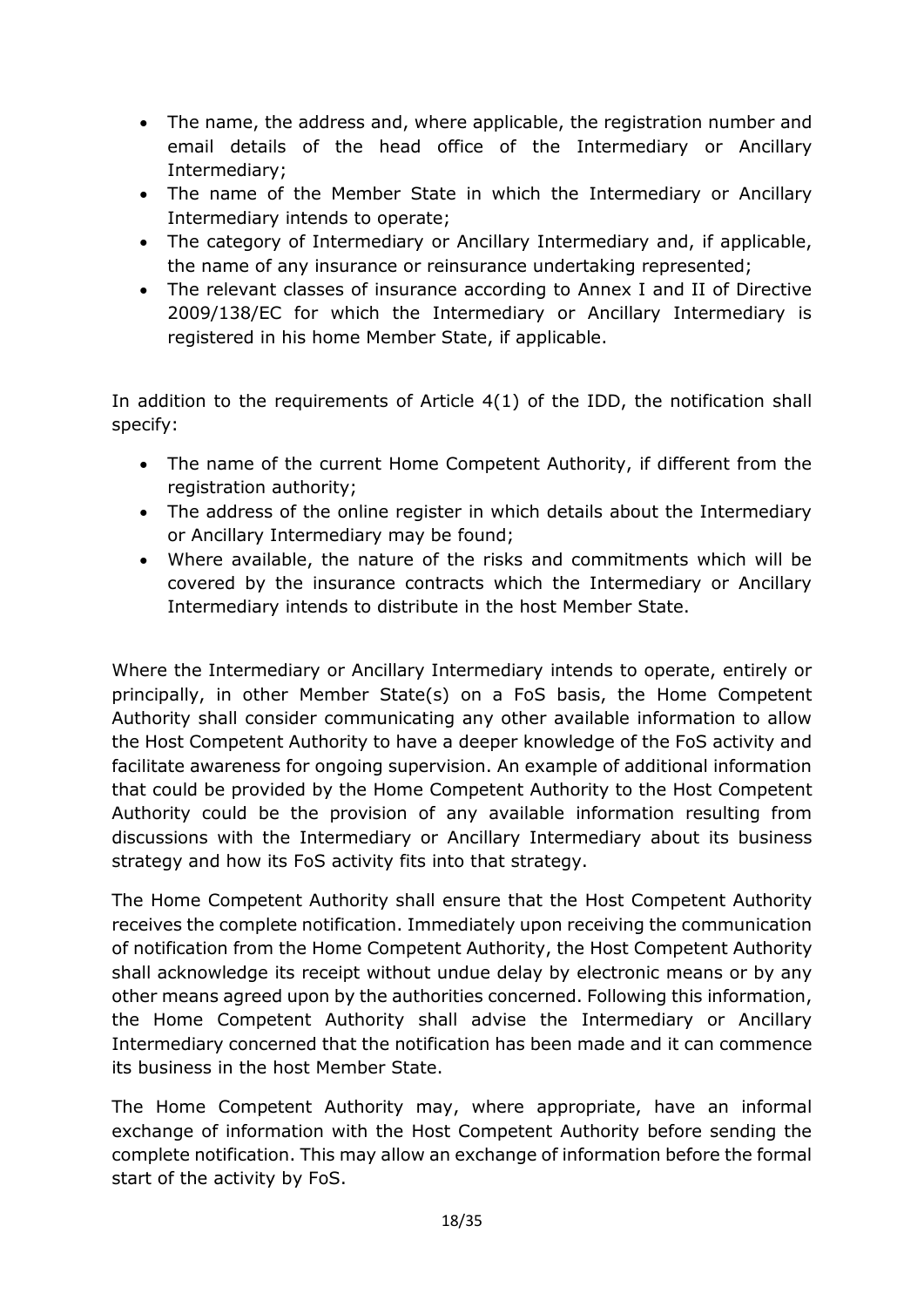2.2.3.2. Information to be provided by the Host Competent Authority to the Home Competent Authority

In addition to the information foreseen in Article 4(2) of the IDD, the Host Competent Authority shall communicate to the Home Competent Authority, information regarding any irregularities known to the Host Competent Authority, about local third parties or related parties involved in the distribution activities in the host Member State, as well as any relevant information following the analysis of the notification received from the Home Competent Authority. Where available, the Host Competent Authority shall inform the Home Competent Authority if the Intermediary or Ancillary Intermediary has tried to seek registration in the host Member State. Where an application for registration has been declined, the Host Competent Authority shall provide additional information.

If it considers the information contained within the communication to be incomplete, the Host Competent Authority shall without delay inform the Home Competent Authority. The Host Competent Authority shall provide details of those areas where the information is considered to be incomplete and request the outstanding information.

All the information referred in this paragraph shall be communicated as soon as possible by the Host Competent Authority to the Home Competent Authority. The Home Competent Authority shall acknowledge receipt of all information received.

2.2.3.3. Information to be provided by the Home Competent Authority to the Intermediary or Ancillary Intermediary

Upon receipt of a notification from an Intermediary or Ancillary Intermediary, the Home Competent authority shall assess the completeness and accuracy of the information provided. Where the information provided is incomplete or incorrect, the Home Competent Authority shall inform the Intermediary or Ancillary Intermediary without delay, indicating in which respect the information is incomplete or incorrect.

The Home Competent Authority shall, as soon as possible after the receipt of the communication of the notification, communicate to the head office of the Intermediary or Ancillary Intermediary that information about the general good rules applicable in the host State are available through the means referred to in Article 11(3) and (4) of the IDD and that the Intermediary or Ancillary Intermediary must comply with these provisions in order to commence its business in the host State, or communicate that no conditions are imposed.

2.2.3.4. Changes to information concerning the freedom to provide services activity

The notion of "change to any of the particulars communicated", as referred to in Article 4 (3) of the IDD, shall include, but not be limited to: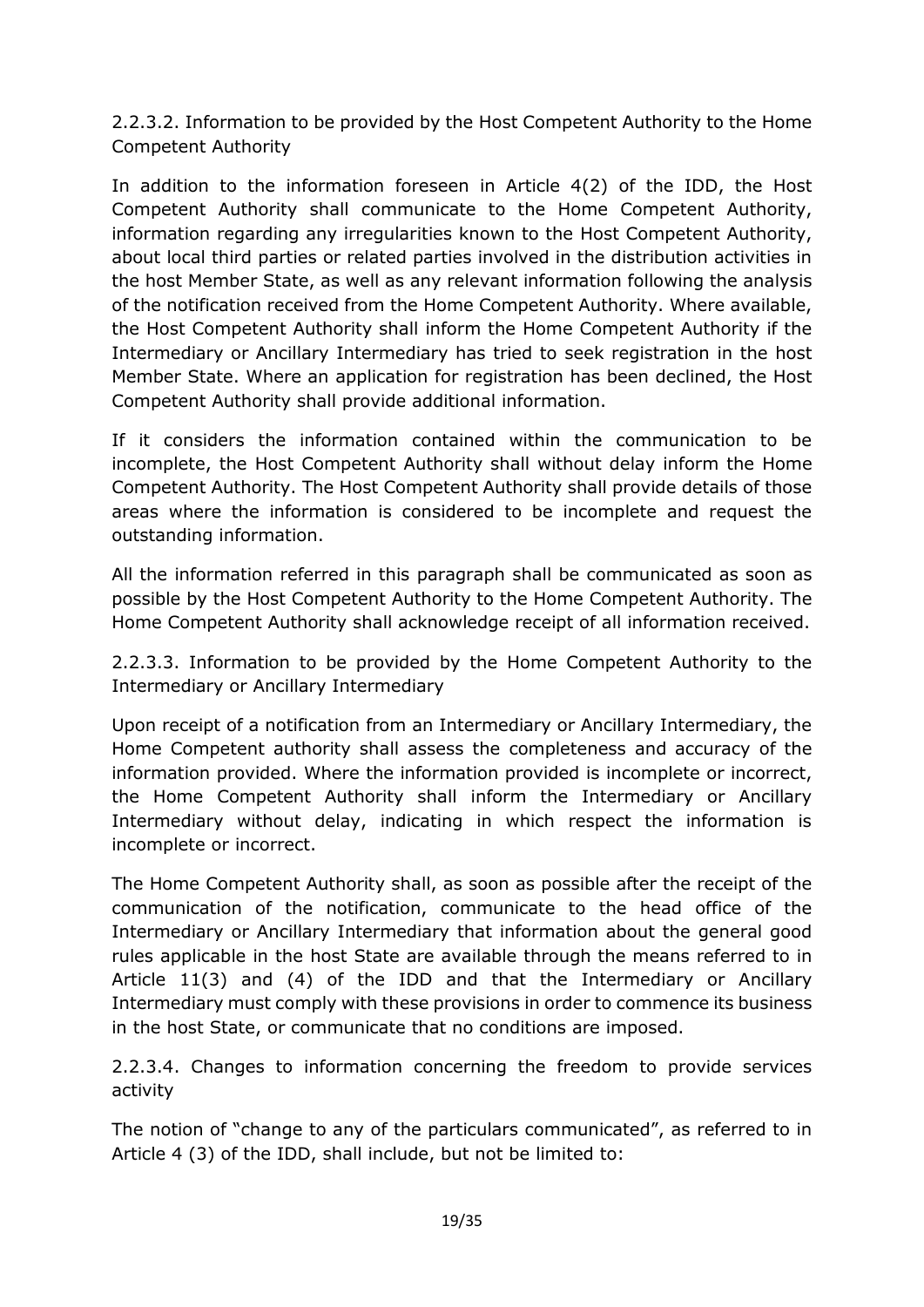- the change of intention to provide insurance distribution activities by FoS in a specific host Member State in the future; or
- the Intermediary's or the Ancillary Intermediary's removal from the register in its home Member State.

# <span id="page-19-0"></span>**2.3. Additional information to be given to Host Competent Authorities**  Article 13(1) of the IDD

The Home Competent Authority shall inform the Host Competent Authority if the Home Competent Authority becomes aware either during the registration or the notification process, that in its business model the Intermediary or Ancillary Intermediary is directing its relevant activity entirely or principally towards the territory of the host Member State with the sole purpose of avoiding the legal provisions, which would be applicable if that Intermediary or Ancillary Intermediary had its residence or registered office in that host Member State.

## <span id="page-19-1"></span>**2.4. Provision of relevant information by the Home Competent Authorities to EIOPA on Intermediaries and Ancillary Intermediaries having notified their intention to carry on distribution activities on a cross-border basis**

Article 3(4) of the IDD

The Home Competent Authorities shall promptly provide to EIOPA, relevant information on Intermediaries and Ancillary Intermediaries having notified their intention to carry on distribution activities on a cross-border basis in order to enable EIOPA to comply with its obligations under Article 3(4) of the IDD.

## <span id="page-19-2"></span>**2.5. Mutual recognition**

**.** 

Even if there is no specific mutual recognition clause in the IDD, Directive 2005/36/EC<sup>6</sup> applies under the conditions and circumstances as described below:

Natural persons fully qualified as Insurance Intermediaries or Ancillary Intermediaries in a Member State wishing to take up the same profession in another Member State on the basis of permanent establishment, without keeping their original registration, should also be able to benefit from Title III, Chapter I of Directive 2005/36/EC as the situation is not covered by the IDD. (note: Title III, Chapter I of Directive 2005/36/EC lays down the general system for the recognition of evidence of training).

<sup>6</sup> Directive 2005/36/EC of the European Parliament and of the Council of 7 September 2005 on the recognition of professional qualifications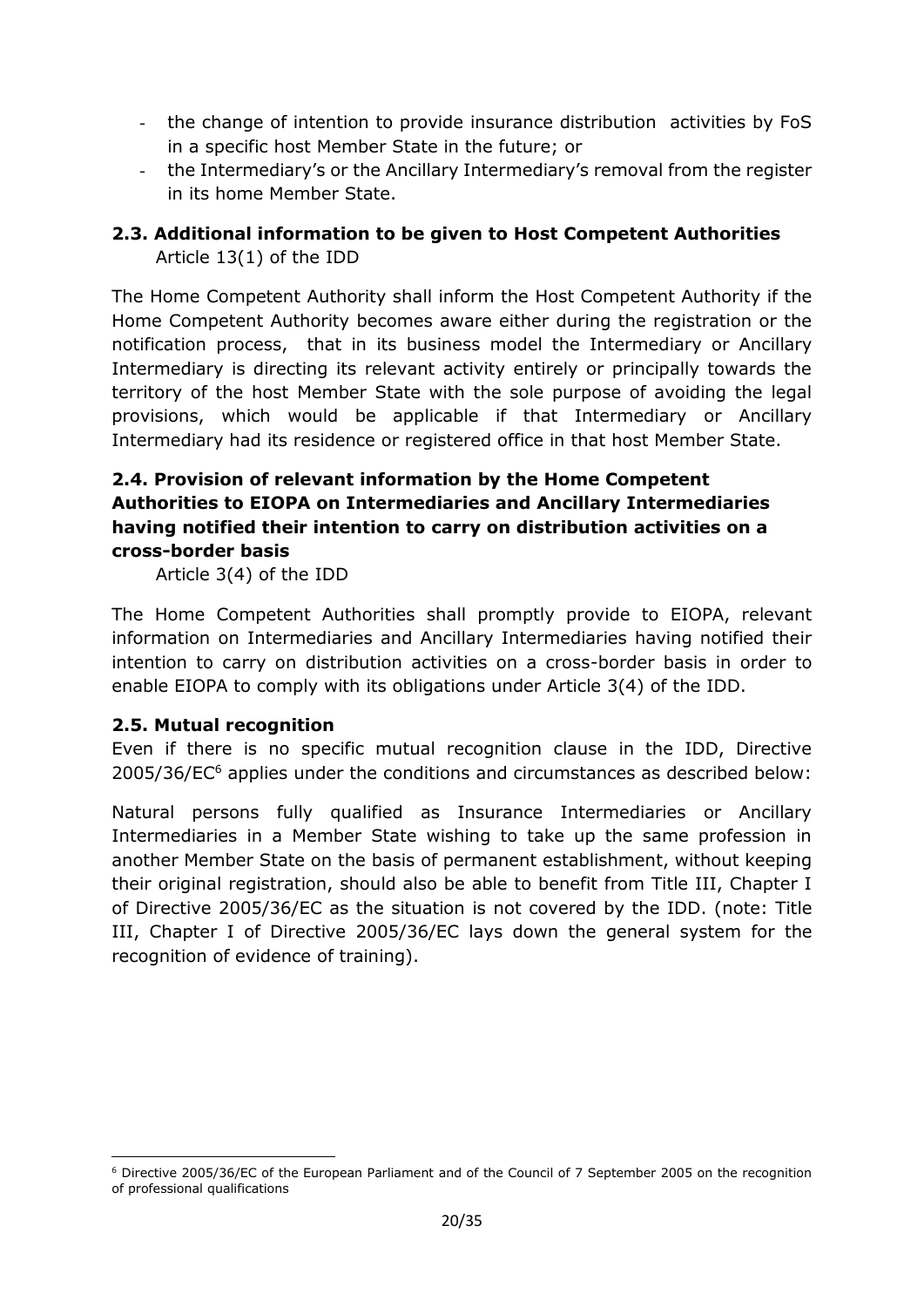### <span id="page-20-0"></span>**PART III**

## <span id="page-20-1"></span>**EXCHANGE OF INFORMATION AND ONGOING SUPERVISION OF INSURANCE AND REINSURANCE DISTRIBUTORS**

## <span id="page-20-2"></span>**3.1. General principles regarding exchange of information and cooperation**

3.1.1. The Competent Authorities concerned shall collaborate, in accordance with Article 13 of the IDD, during the supervision of Distributors, in good faith and in mutual recognition of each other's competence.

3.1.2. With a view to efficient exchange of information and cooperation, the Competent Authorities shall take the necessary measures so that the exchange of information and cooperation takes place as quickly as possible, is complete and useful, and allows, where necessary, for contact to be made with the person at the Competent Authority who can explain or supplement the information received.

Where available, the Competent Authorities shall inform each other, in a timely manner, about any relevant information which relates to risks from or impacting the cross-border activities of Distributors. This exchange shall include information about the nature of the risks and commitments which will be covered by the insurance contracts which the Distributors intend to distribute in the host Member State.

Furthermore, the Competent Authorities shall provide each other with information in cases where a Competent Authority raises concerns or requests information to allow and facilitate the exercise of its supervisory tasks as specified under this Decision and the IDD from another Competent Authority. A Competent Authority that concludes that another Competent Authority is not willing to respond to a specific request within a reasonable timeframe, or to exchange information or to cooperate efficiently may ask that authority to state the reasons for this the refusal.

This provision is without prejudice to Article 19 and 31 of Regulation (EU) No 1094/2010.

3.1.3. The exchange of information shall take place in accordance with Regulation (EU) 2016/679 of the European Parliament and of the Council of 27 April 2016 on the protection of natural persons with regard to the processing of personal data and on the free movement of such data, and repealing Directive 95/46/EC (General Data Protection Regulation).

3.1.4. The exchange of information shall be done electronically, where appropriate, and in accordance with paragraph 1.7. The Competent Authorities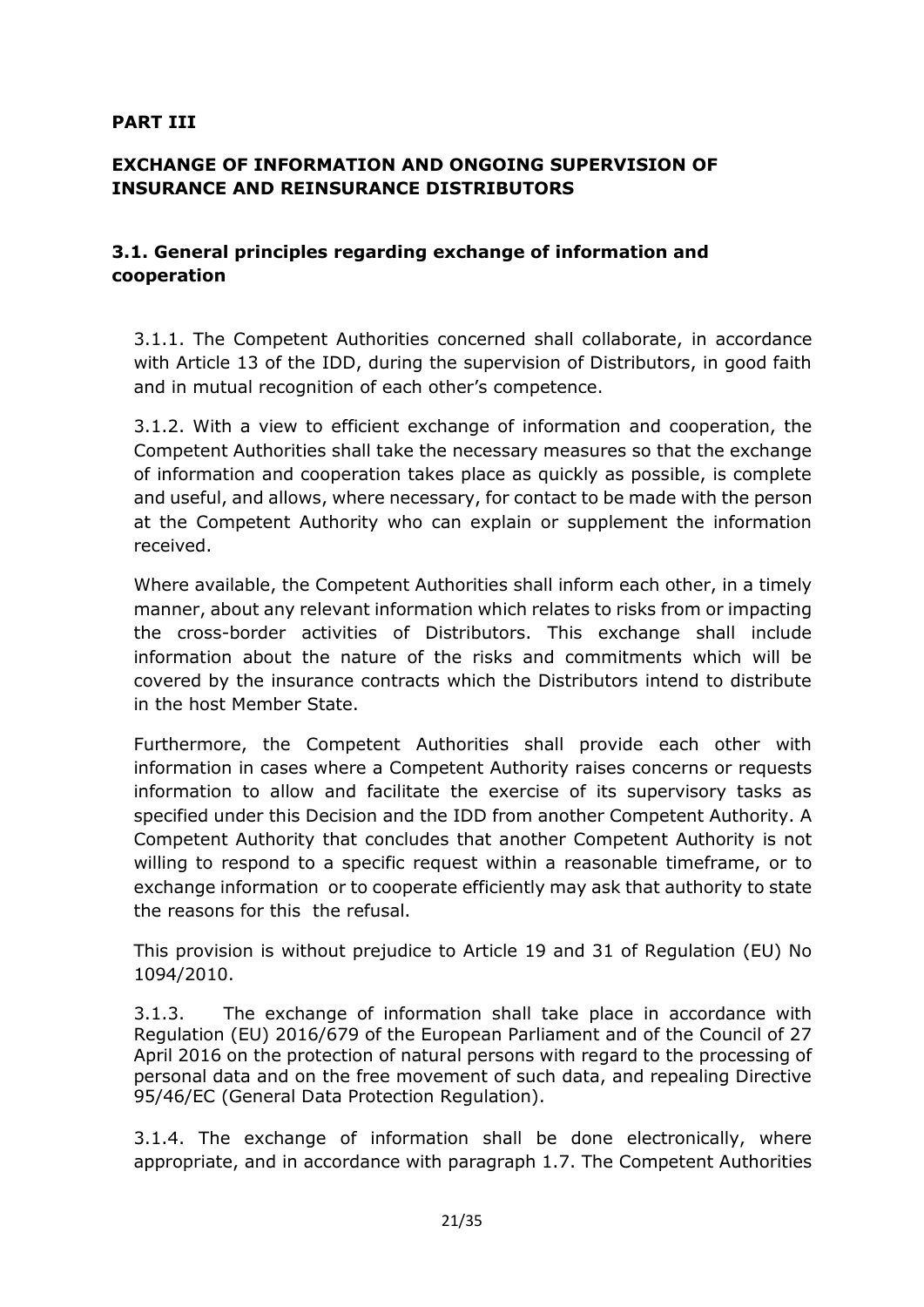may, in addition to the electronic exchange of information, also convey the information in hard copy.

# <span id="page-21-0"></span>**3.2. Specific provisions on cooperation**

# **3.2.1. Home Competent Authority to Host Competent Authority**

Without prejudice to the rules on the exchange of information as laid down in the IDD, the Home Competent Authority shall, in cases where known to the Home Competent Authority, provide the Host Competent Authorities, in a timely manner, with all available information as regards:

- a) the professional and organisational requirements of Distributors as laid down in Article 10 and referred to in Article 6(2) of the IDD, where there are concerns/grounds for suspecting that a Distributor may not be meeting these requirements, including:
	- the requirement to possess the appropriate knowledge and ability to adequately carry out insurance or reinsurance distribution activities,
	- the requirement for natural persons to be of good repute,
	- the requirement to hold professional indemnity insurance,
	- the requirements in place in the home Member State to protect customers against the risks of an intermediary being unable to transfer premium/amount of claim,
	- the organisational structure and financial situation of the Distributor.
- b) breaches with regard to the information requirements and conduct of business rules as laid down in Chapter V and Chapter VI of the IDD, including:
	- the requirements with regard to the product oversight and governance arrangements for insurance products distributed within the host Member State as laid down in Article 25 of the IDD, such as:
		- an inadequate product approval process;
		- an inappropriate target market identification;
		- an inappropriate product testing;
		- an inappropriate product monitoring and product review; or
		- a deficient monitoring of the distribution channels.
	- remuneration arrangements (including sales targets) which prevent the employees of Distributors from carrying out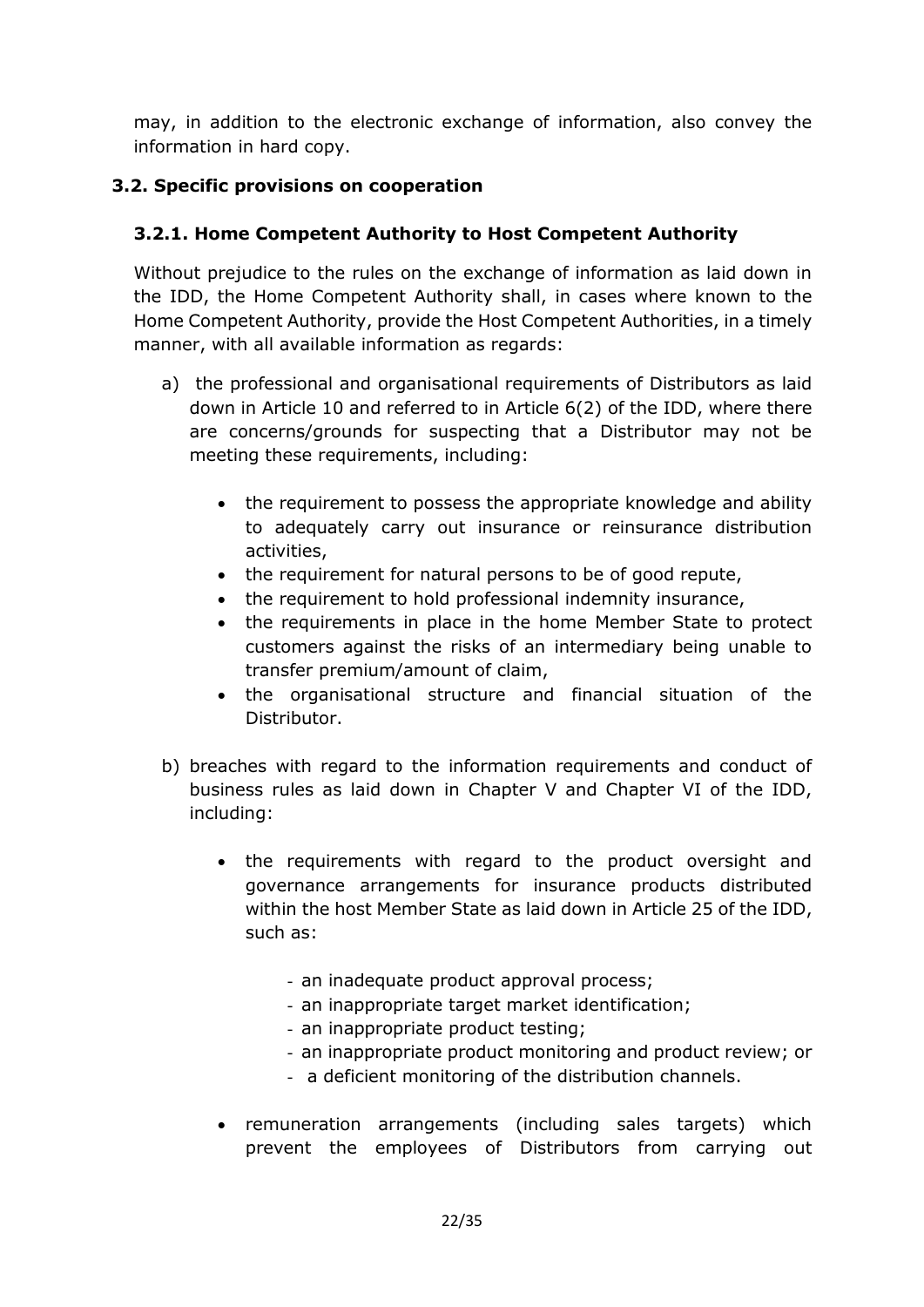distribution activities in accordance with the best interests of their customers.

- c) a significant number of complaints from customers and/or the nature of the complaint(s) from a customer located in the host Member State about the insurance distribution activities of a Distributor or a third party acting on behalf of the Distributor, where known by the Home Competent Authority because for example they were directly addressed to it;
- d) any measure, action or sanctions taken by the Home Competent Authority in view of, or, as a result of, shortcomings or breaches as laid down under point a) and b);
- e) a Distributor's lack of action to respond to the measures of the Home Competent Authority taken under point d);
- f) indications that a Distributor is directing its relevant activity entirely or principally towards the territory of the host Member State;
- g) information that could contribute to assessing whether the activities of a Distributor seriously endanger the proper functioning of insurance and reinsurance markets in the host Member State with respect to the protection of consumers (Article 9(2) of the IDD).

# **3.2.2. Host Competent Authority to Home Competent Authority**

Without prejudice to the rules on the exchange of information as laid down in the IDD, the Host Competent Authority shall, in cases where known to the Host Competent Authority, provide the Home Competent Authority, in a timely manner, with all available information as regards:

- a) the professional and organisational requirements of Distributors as laid down in Article 10 and referred to in Article 6(2) of the IDD, where there are concerns/grounds for suspecting that a Distributor may not be meeting there requirements, including:
	- a. the requirement to possess the appropriate knowledge and ability to adequately carry out insurance or reinsurance distribution activities,
	- b. the requirement for natural persons to be of good repute,
	- c. the requirement to hold professional indemnity insurance,
	- d. the requirements in place in the home Member State to protect customers against the risks of an intermediary being unable to transfer premium/amount of claim,
	- e. the organisational structure and financial situation of the Distributor;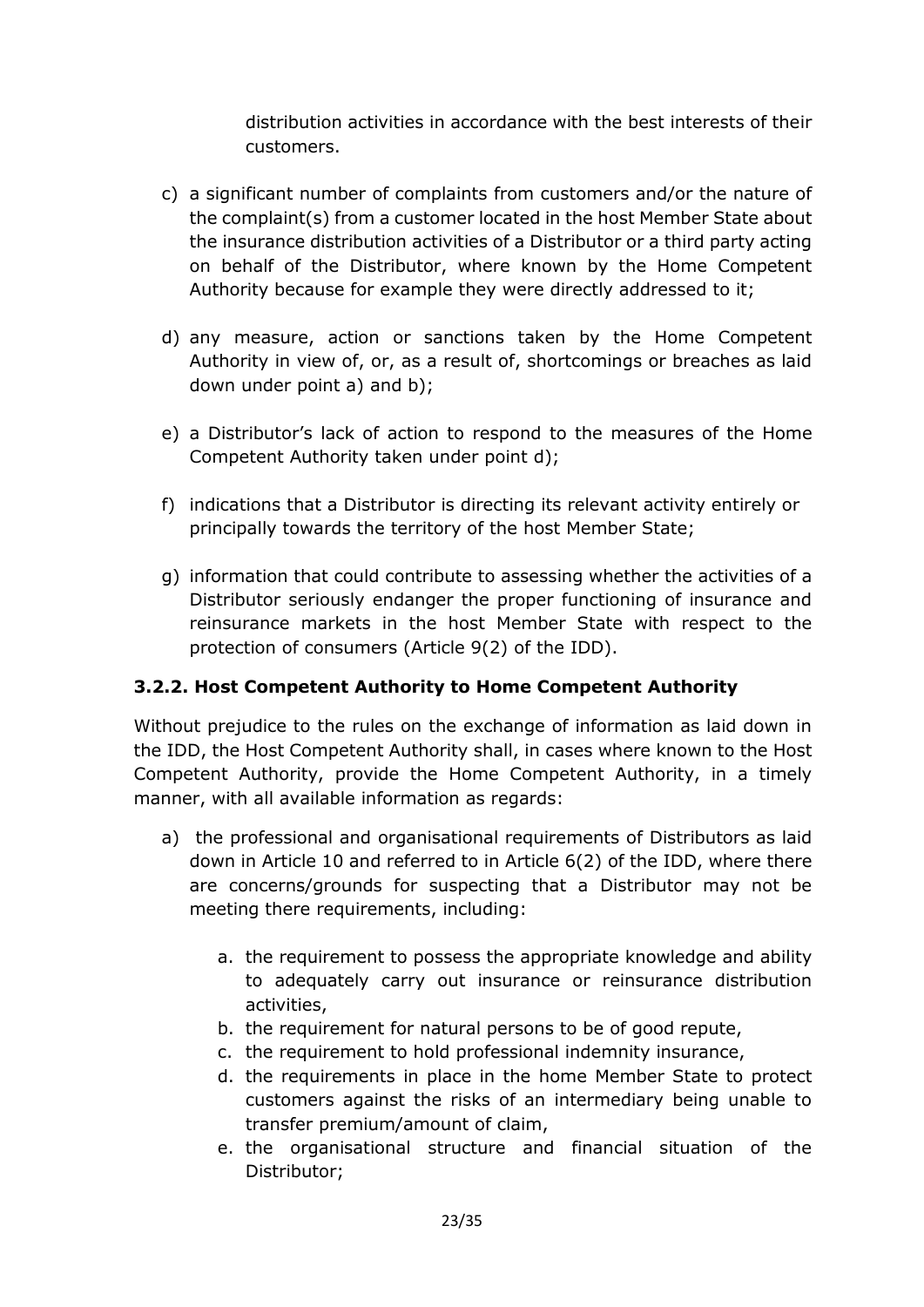- b) breaches with regard to the information requirements and conduct of business rules as laid down in Chapter V and Chapter VI of the IDD, including:
	- a. the requirements with regard to the product oversight and governance arrangements for insurance products distributed within the host Member State, such as distributing insurance products on a large scale to customers outside of the target market;
	- b. remuneration arrangements (including sales targets) which prevent the employees of Distributors from carrying out distribution activities in accordance with the best interests of their customers;
- c) a significant number of complaints from customers and/or the nature of the complaint(s) from a customer located in the host Member State about the insurance distribution activities of a Distributor or a third party acting on behalf of the Distributor;
- d) any measure, action or sanction taken by the Host Competent Authority;
- e) a Distributor's lack of action to respond to measures of the Host Competent Authority taken under point d);
- f) indications that a Distributor is directing its relevant activity entirely or principally towards the territory of the host Member State;
- g) information that could contribute to assess whether the activities of a Distributor seriously endanger the proper functioning of insurance and reinsurance markets in the host Member State with respect to the protection of consumers (Article 9(2) of the IDD);
- h) other irregularities including cases where the Distributor is pursuing an activity that has not been notified or has violated the legal provisions in force in the host Member State (e.g. general good rules or criminal law provisions).

# **3.2.3. Cooperation in monitoring**

With regard to cooperation regarding the monitoring of the market, including the market for ancillary insurance products which are marketed, distributed or sold in, or from, their Member State (Article 1(5) of the IDD), the Competent Authorities shall endeavour to exchange available information relating to this area on an on-going basis. Reference is made to EIOPA's Extranet to be used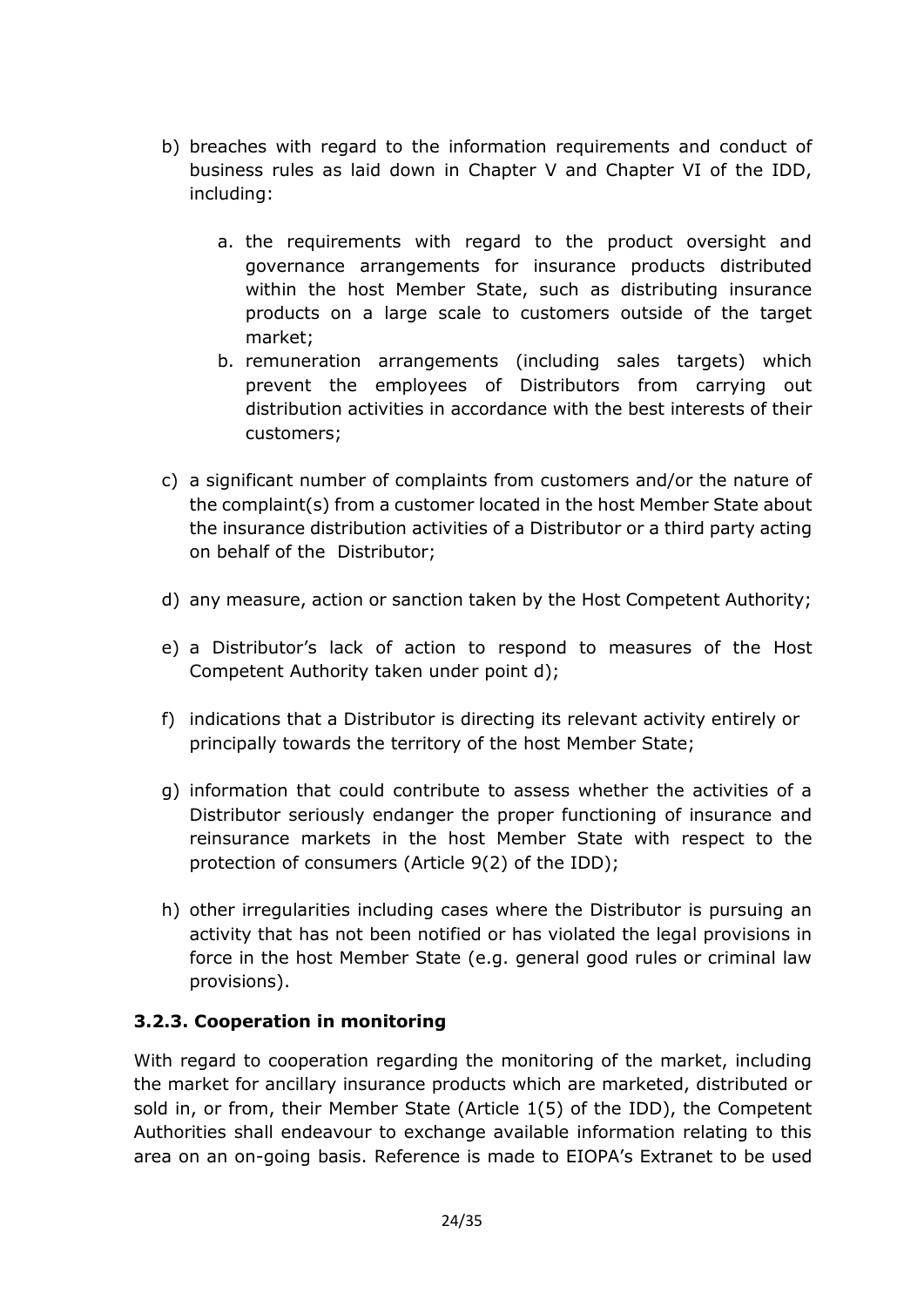for sharing information resulting from monitoring activities of the Competent Authorities.

# **3.2.4. Cooperation in the event of branch closure or cessation of FoS**

In the event of the closure of the branch, or a cessation of FoS activities of an Intermediary or Ancillary Intermediary, implying a risk for policyholders in one or more host Member State, the Home Competent Authority shall inform, as soon as possible, the Host Competent Authority on how this may affect the policyholders of the host Member States and which contingency plans the Intermediary or Ancillary Intermediary takes. In this case, the Home Competent Authority shall closely cooperate with the Host Competent Authority in order to address any issue that policyholder protection could raise.

# **3.3.1. Cooperation between the Competent Authorities in case of serious consumer detriment or danger to the market**

If a Competent Authority has reasons to consider that the activities of a Distributor could be detrimental to the interests of the consumers at large scale or could seriously endanger the properly functioning of the insurance market, it shall inform the Home Competent Authority and, if necessary, the Host Competent Authorities without undue delay. If asked, the Competent Authority shall inform the other Competent Authority of any decision it has been led to take and, in any case, shall check that the Distributor concerned is complying with Articles 5, 8 and 10 of the IDD, the "general good" rules, Chapter V and VI of the IDD and the rights of consumers in general.

# **3.3.2. Ways of cooperation with prudential supervisors**

The Competent Authorities shall endeavour to establish ways of cooperation with national counterparts competent for prudential supervision in order to exchange any relevant information on decisions or restrictions regarding the distribution activity of a Distributor without undue delay.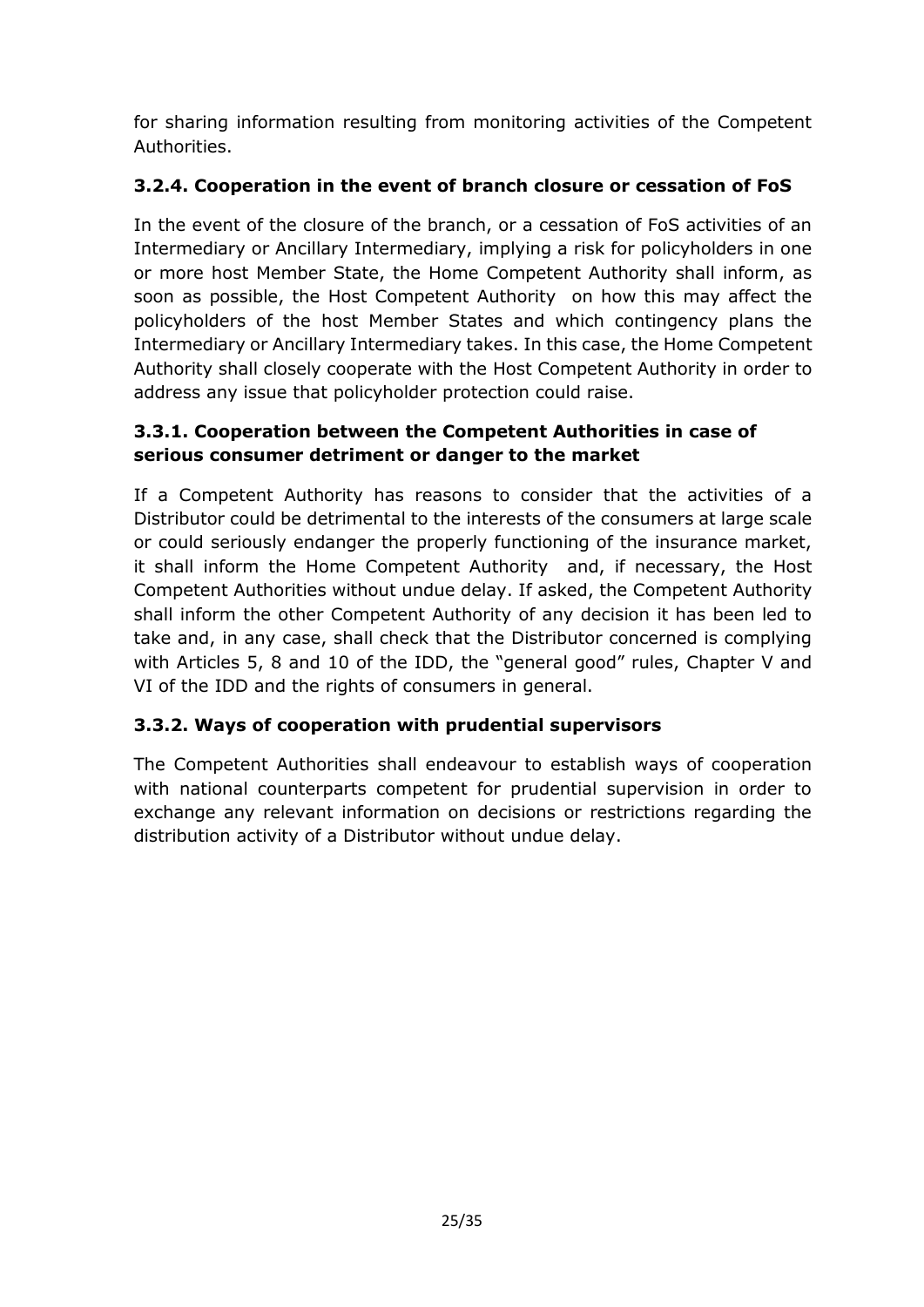### <span id="page-25-0"></span>**PART IV**

### <span id="page-25-1"></span>**TREATMENT OF COMPLAINTS**

### <span id="page-25-2"></span>**4.1. Complaints-handling systems in Member States**

In the context of the development of the internal market of Distributors, it is important that all complaints from policyholders are dealt with by the relevant complaints-handling body, irrespective of whether the complaint involves policyholders, insurance undertakings and Intermediaries or Ancillary Intermediaries in different Member States.

The manner in which complaints-handling is organised within a jurisdiction is a matter for each jurisdiction and therefore not subject to this Decision. There are a wide variety of complaints-handling systems in Member States. In some Member States, complaints are dealt with by the Competent Authorities, whilst others have developed Ombudsman services or other systems, or have a combination of both. The ways in which these systems operate vary considerably across the Member States.

Where complaints have a cross-border component, it is important for individual policyholders and for consumer confidence generally, that the differences in complaints-handling systems do not prevent or deter complaints from being directed to the relevant bodies and subsequently dealt with.

The procedures outlined in this Decision are intended to facilitate the process of identifying the relevant complaints-handling body and ensure that complaints filed with a Competent Authority are addressed and arrive at the body that is competent to deal with the complaint.

It is recognised that the Commission has set up a network (FIN-NET) to facilitate the out-of-court resolution of consumer complaints, where the service provider is established in a Member State other than the Member State where the consumer is domiciled. Nothing in this Decision is intended to interfere with this agreement or the process developed under FIN-NET.

### <span id="page-25-3"></span>**4.2. Complaints-handling procedures**

A complaint shall be assessed by the Competent Authority which initially receives it, to establish which body is competent to deal with the complaint. Where possible, the Competent Authority shall keep the complainant informed about the further handling of the complaint.

In cases where the Competent Authority that receives the complaint is competent to deal with the complaint, it shall inform the complainant, as soon as possible, of applicable national procedures.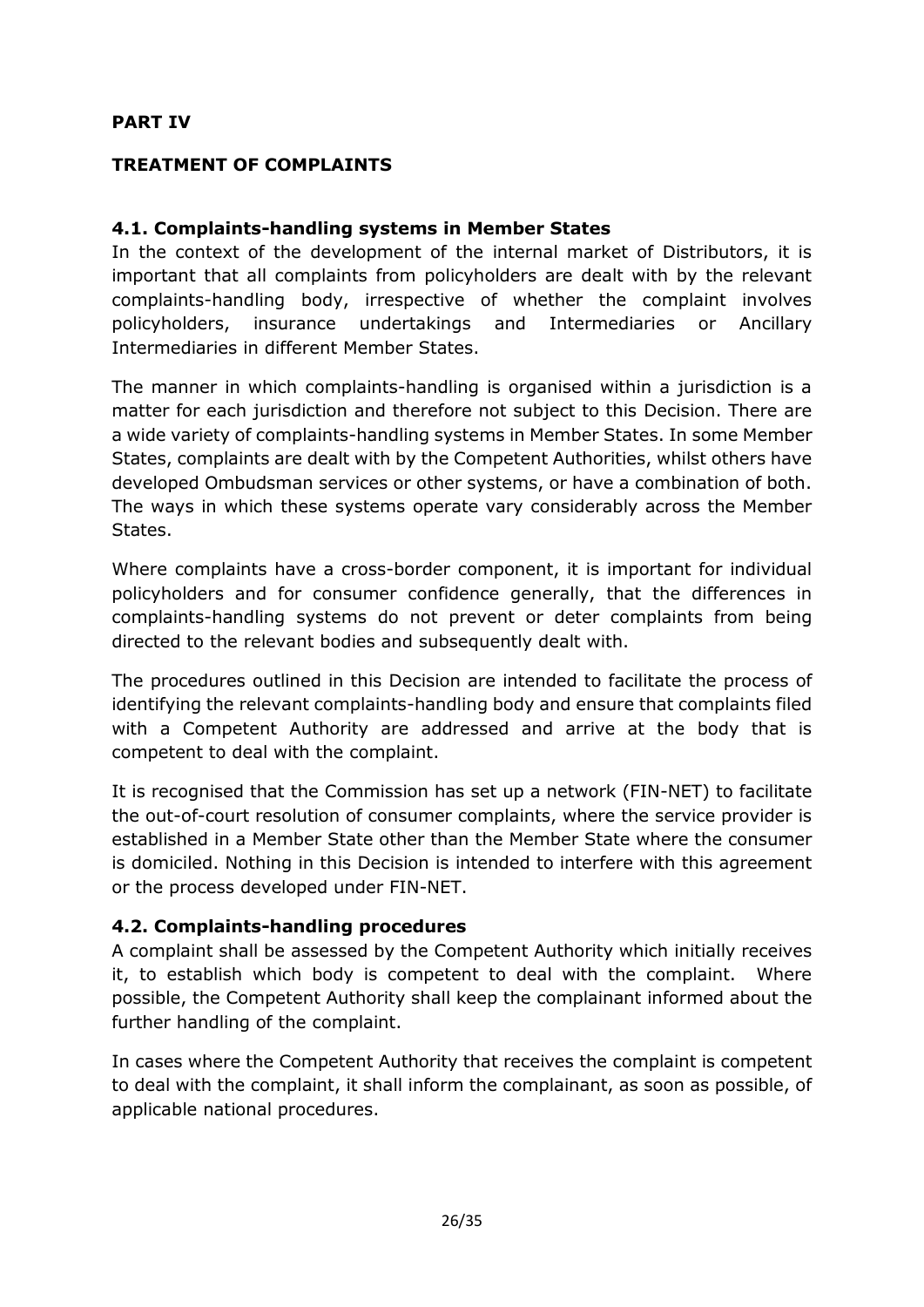In cases where the Competent Authority that receives the complaint is not competent to deal with the complaint, but another body in the same jurisdiction is, the Competent Authority shall, as soon as possible:

- if legally possible, pass the complaint directly to the body competent to deal with the complaint and inform the complainant of the referral;
- if legally not possible, provide the complainant with any relevant information about the body competent to deal with the complaint, to facilitate the referral of the complaint by the complainant.

In cases where the Competent Authority that receives the complaint is not competent to deal with the complaint, but a Competent Authority or a competent body in another jurisdiction is, the Competent Authority that receives the complaint shall, as soon as possible:

- if legally possible, pass the complaint directly to the Competent Authority or competent body in the other jurisdiction and inform the complainant of the referral;
- if legally not possible, provide the complainant with any relevant information about the Competent Authority or competent body in the other jurisdiction, in order to facilitate the referral of the complaint by the complainant;
- in case that the complaint was passed to a competent body other than the Competent Authority, inform, if legally possible, the Competent Authority of the other jurisdiction of the complaint.

If a complaint contains issues relevant to the supervision of an Intermediary or Ancillary Intermediary, the Competent Authority that deals with the complaint shall, as soon as possible, and if legally possible, provide the Home Competent Authority with relevant information on the complaint.

In the cases that the Competent Authority that initially receives the complaint is not competent, it shall explain to the complainant why it considers itself not to be competent to deal with the complaint, and why it considers the other Competent Authority or body to be competent.

# <span id="page-26-0"></span>**4.3. Dispute over responsibilities**

A complaint shall not be passed to another Competent Authority or competent body, if the Competent Authority or competent body has already declined responsibility for dealing with the complaint.

Where differences of opinion exist as to who assumes responsibility for the complaint, every best endeavour shall be made to resolve the issue in good faith within four weeks from the date on which the complaint was initially received from the complainant.

If the question of responsibility cannot be settled, the Competent Authority which initially received the complaint from the complainant, shall refer the matter to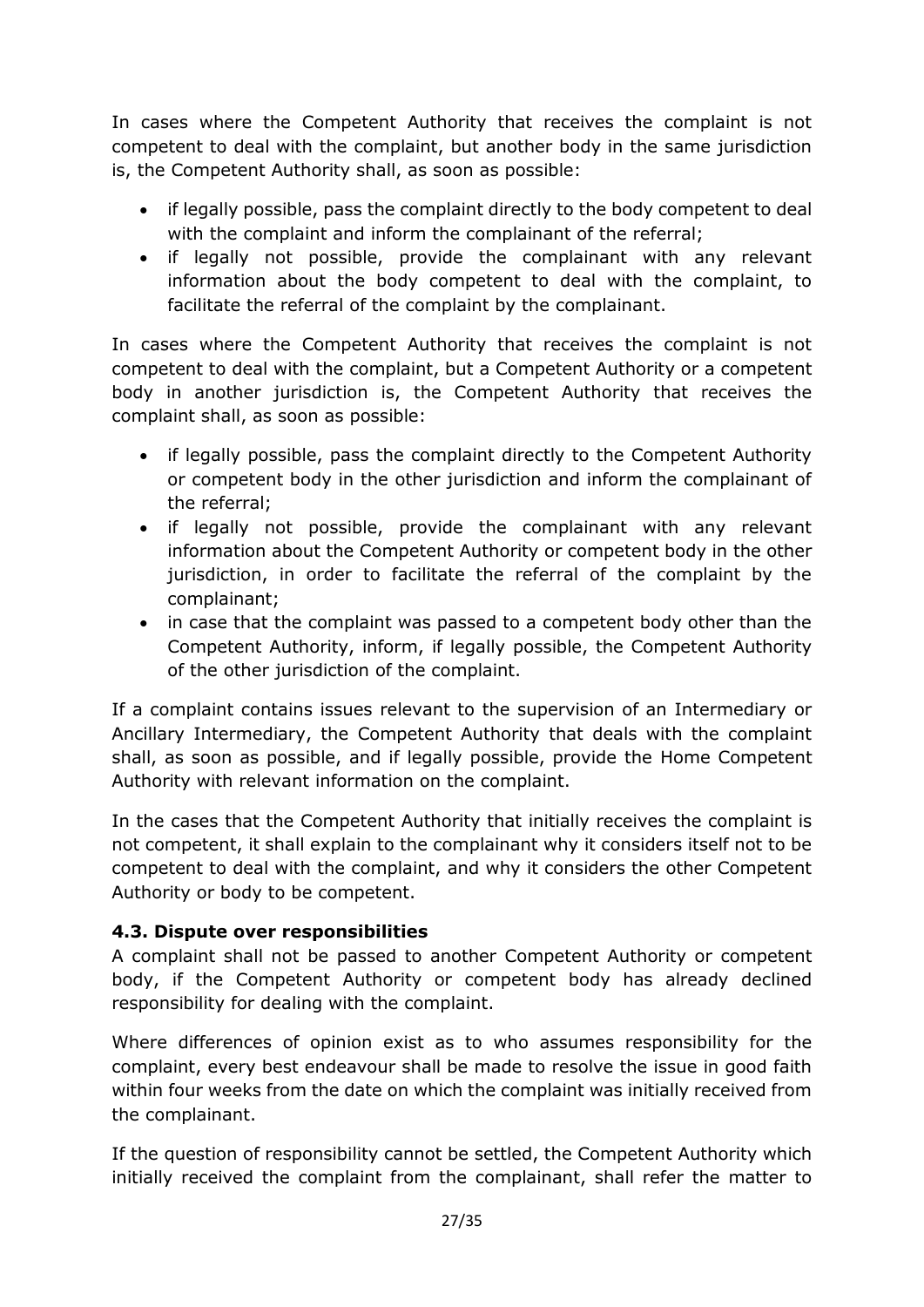EIOPA for the purpose of settling the disagreement through non-binding mediation.

# <span id="page-27-0"></span>**4.4. Information to the public**

The Competent Authorities shall provide the following information about their national system, including updates, as necessary:

- Authorities/bodies competent to deal with policyholder complaints (indicating, in particular, whether it is an ombudsman or a supervisory service);
- Contact information for the Competent Authority/body competent to deal with policyholder complaints (name, postal address, phone number, fax number, any e-mail address, any website address);
- Organisation for the Competent Authority/body competent to deal with policyholder complaints (e.g. whether it is a statutory/voluntary system, free/with charges payable by the complainant);
- Coverage for the Competent Authority/body competent to deal with policyholder complaints (e.g. insurers/intermediaries covered, insurance products covered);
- Competence for the Competent Authority/body competent to deal with policyholder complaints (e.g. out of court settlement/system that does not issue decisions; information on whether the decision is binding or not);
- Preconditions of the Competent Authority/body competent to deal with policyholder complaints (e.g. necessity to address the Undertaking in the first place);
- Restrictions of the Competent Authority/body competent to deal with policyholder complaints (e.g. any limit on the amount awarded, time limits in bringing the complaint to the Competent Authority, restrictions on the type of complainant - professional/non-professional, consumer associations/other third parties);
- Indication of the typical time for handling complaints/transfer of the complaint to the Competent Authority/body competent to deal with policyholder complaints.

The Competent Authorities shall make the aforementioned information available through their public website. The Public Area of the EIOPA's website shall provide links to the relevant national websites.

Done at Frankfurt am Main, 28 September 2018

For the EUROPEAN INSURANCE AND OCCUPATIONAL PENSIONS AUTHORITY (EIOPA)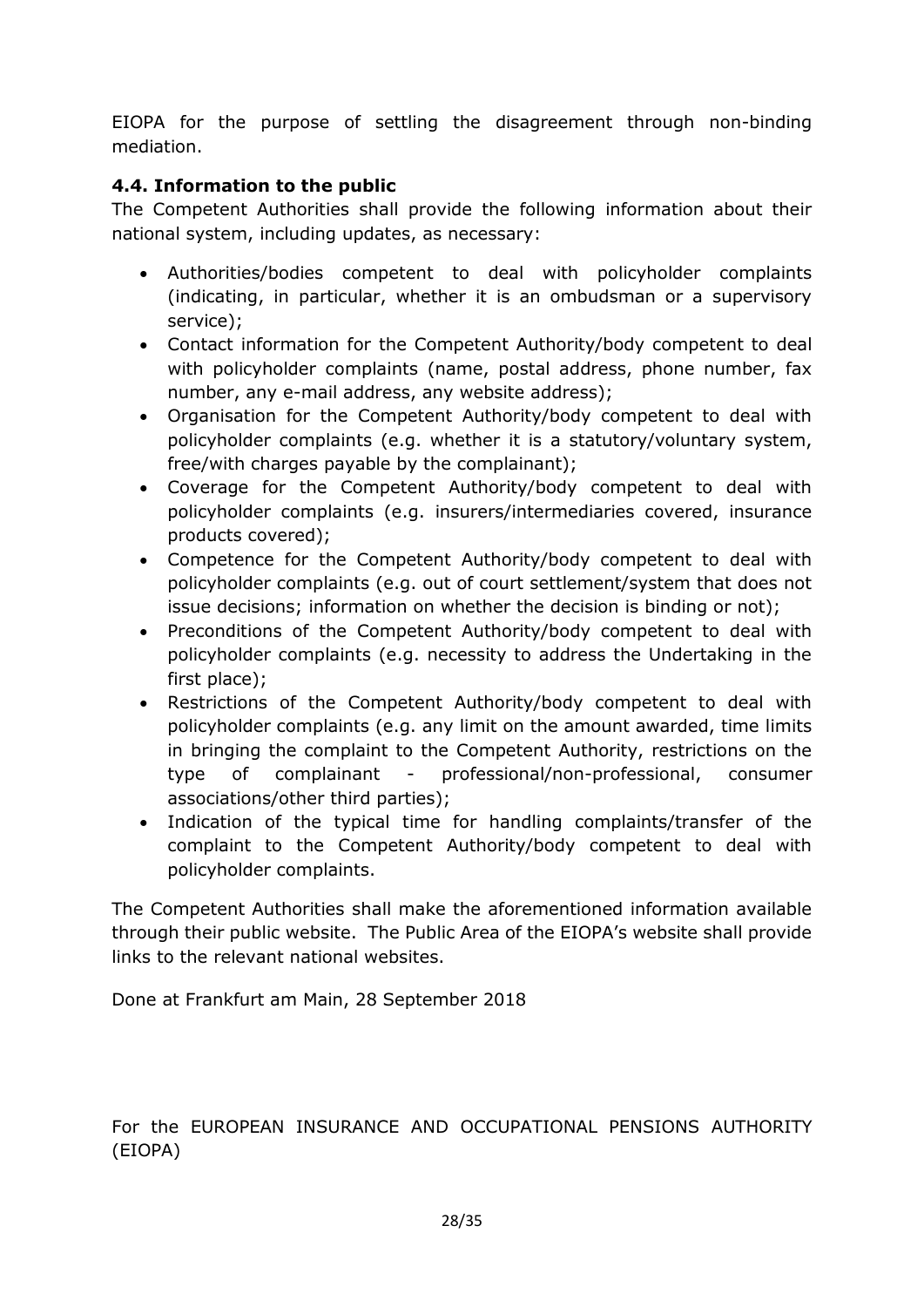Name

For the FINANZMARKTAUFSICHTSBEHÖRDE (FMA)

------------------------------------------------

Name

For the NATIONAL BANK OF BELGIUM (NBB)

------------------------------------------------

Name

For the FINANCIAL SERVICES AND MARKETS AUTHORITY (FSMA)

------------------------------------------------

Name

For the FINANCIAL SUPERVISION COMMISSION (FSC)

------------------------------------------------

Name

For the FINANCIAL SERVICES SUPERVISORY AGENCY (HANFA)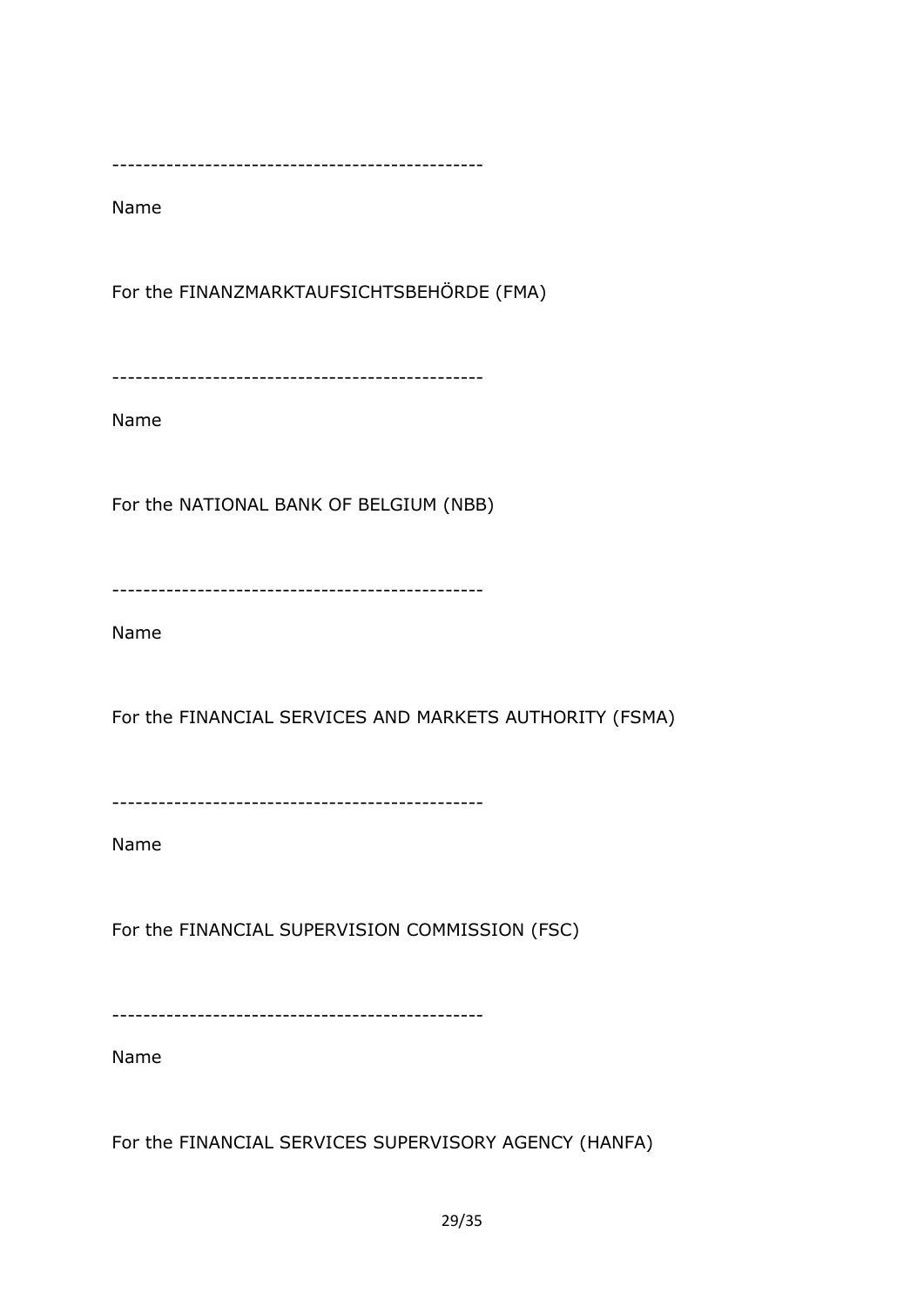Name

For the INSURANCE COMPANIES CONTROL SERVICE

------------------------------------------------

Name

For the REGISTRAR OF OCCUPATIONAL RETIREMENT BENEFIT FUNDS

------------------------------------------------

Name

For the CZECH NATIONAL BANK (CNB)

------------------------------------------------

Name

For the FINANSTILSYNET

------------------------------------------------

Name

For the FINANCIAL SUPERVISION AUTHORITY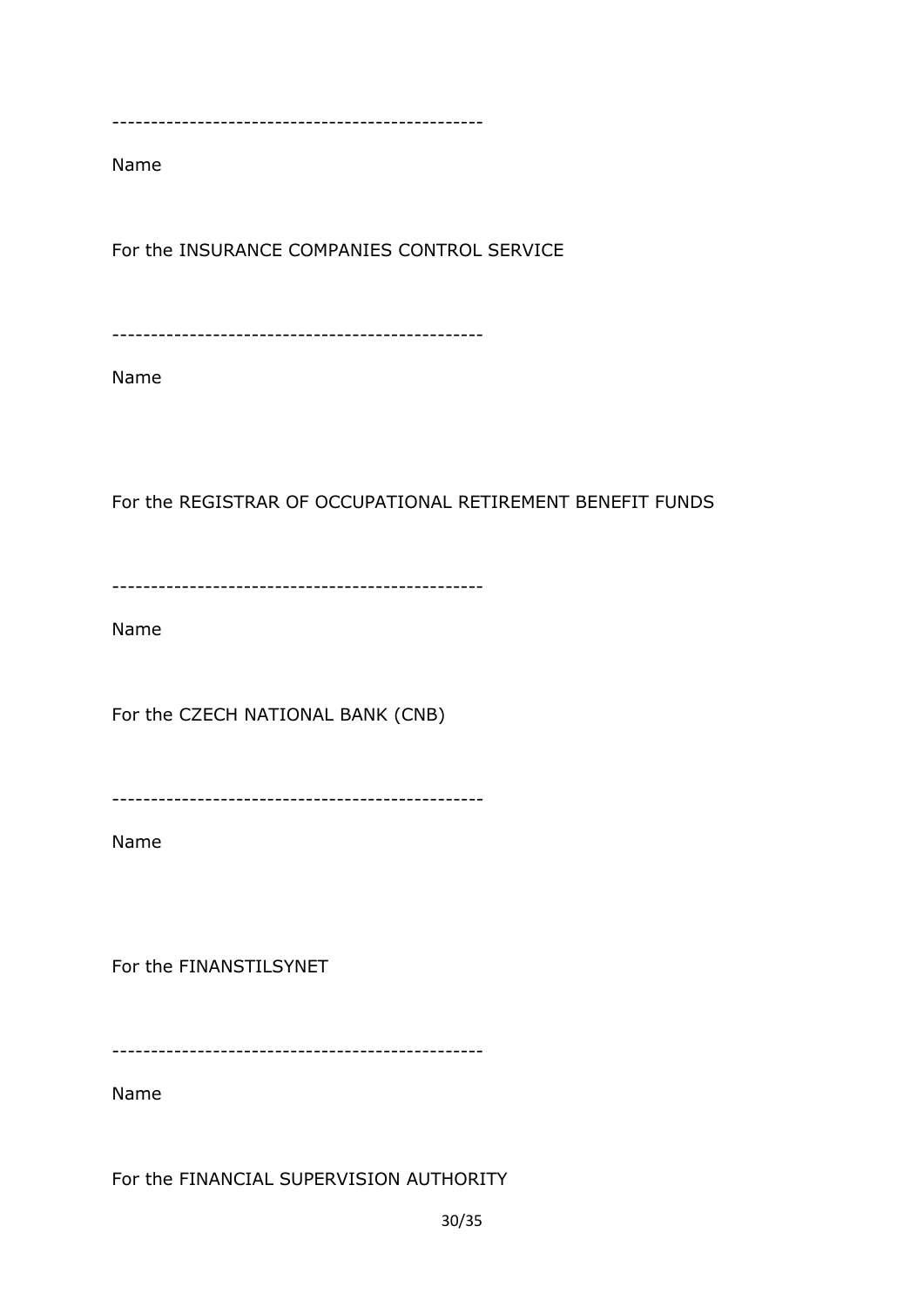Name

For the FIN-FSA

------------------------------------------------

Name

For the AUTORITE DE CONTROLE PRUDENTIEL ET DE RESOLUTION (ACPR)

------------------------------------------------

Name

For the BUNDESANSTALT FÜR FINANZDIENSTLEISTUNGSAUFSICHT (BaFin)

------------------------------------------------

Name

For the DEPARTMENT OF PRIVATE INSURANCE SUPERVISION (Bank of Greece)

------------------------------------------------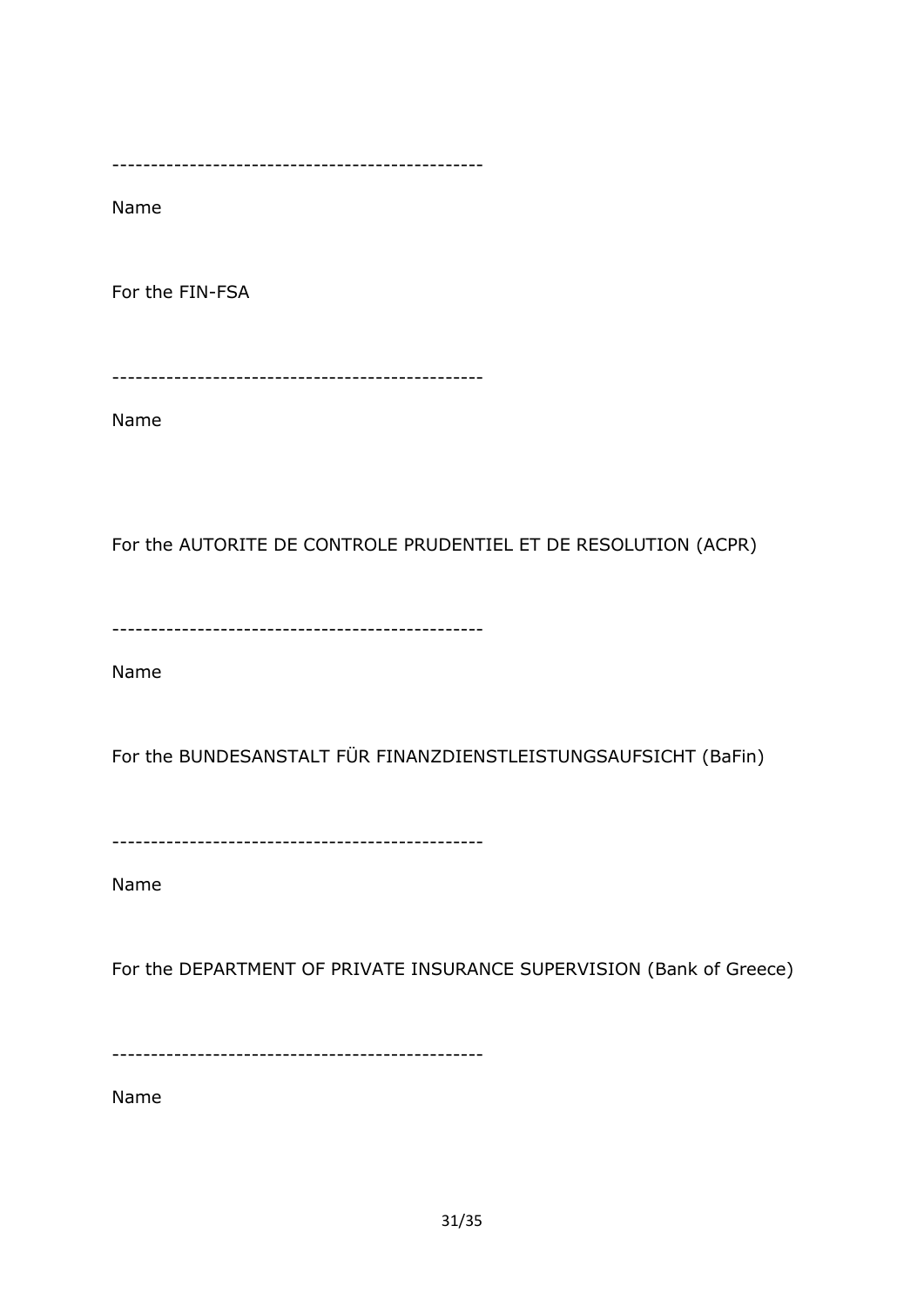For the HELLENIC MINSTRY OF LABOUR, SOCIAL SECURITY AND SOCIAL SOLIDARITY

```
------------------------------------------------
```
Name

For the MAGYAR NEMZETI BANK (Central Bank of Hungary)

------------------------------------------------

Name

For the FINANCIAL SUPERVISORY AUTHORITY (Fjármálaeftirlitið)

------------------------------------------------

Name

For the CENTRAL BANK OF IRELAND (CBI)

------------------------------------------------

Name

For the PENSIONS AUTHORITY

------------------------------------------------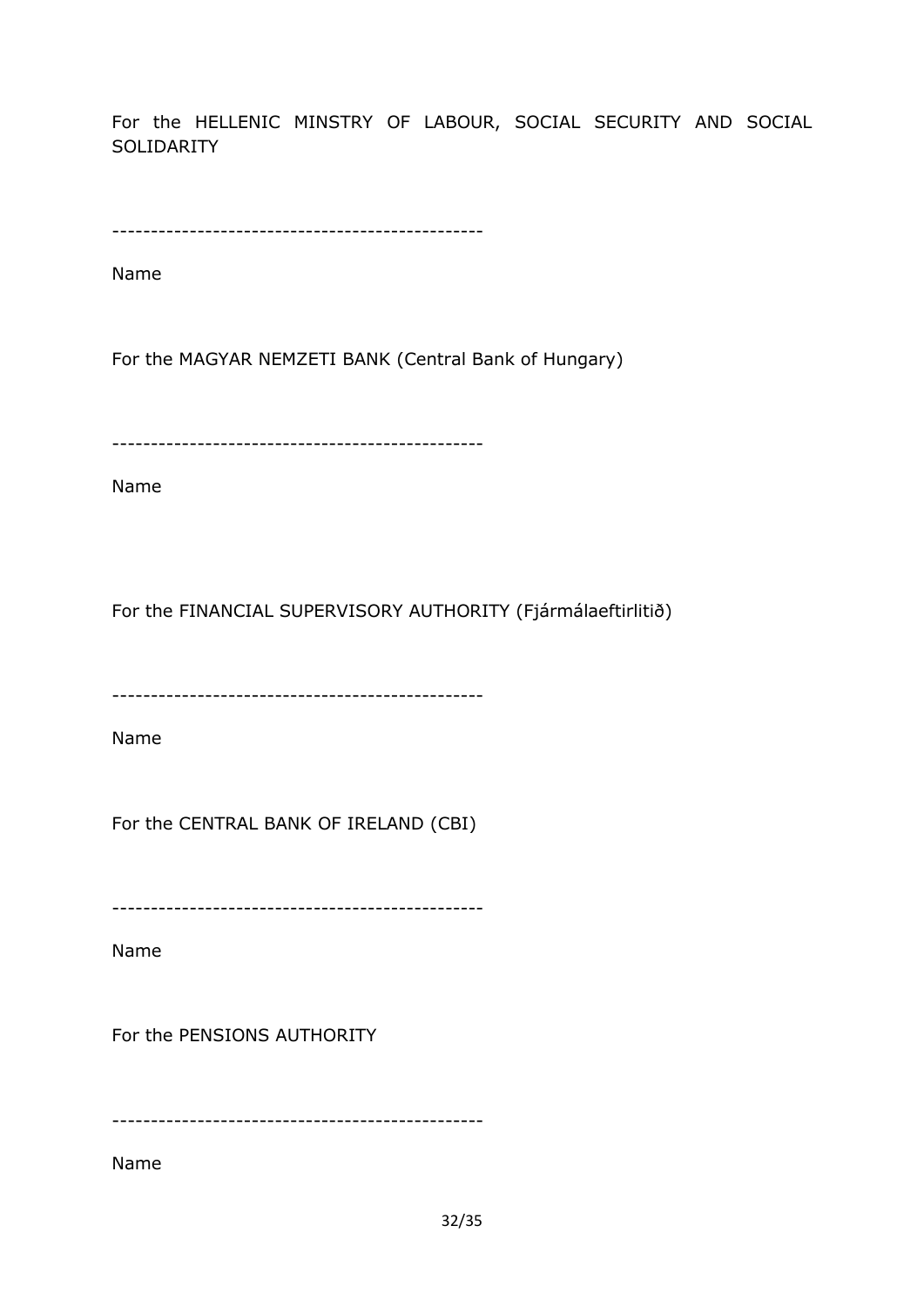For the ISTITUTO di VIGILANZA SULLE ASSICURAZIONI (IVASS)

------------------------------------------------

Name

For the COMMISSIONE DI VILIGENZA SUI FONDI PENSIONE (COVIP)

------------------------------------------------

Name

For the FINANCIAL AND CAPITAL MARKET COMMISSION (FKTK)

------------------------------------------------

Name

For the FINANCIAL MARKET AUTHORITY (FMA)

------------------------------------------------

Name

For the BANK OF LITHUANIA

------------------------------------------------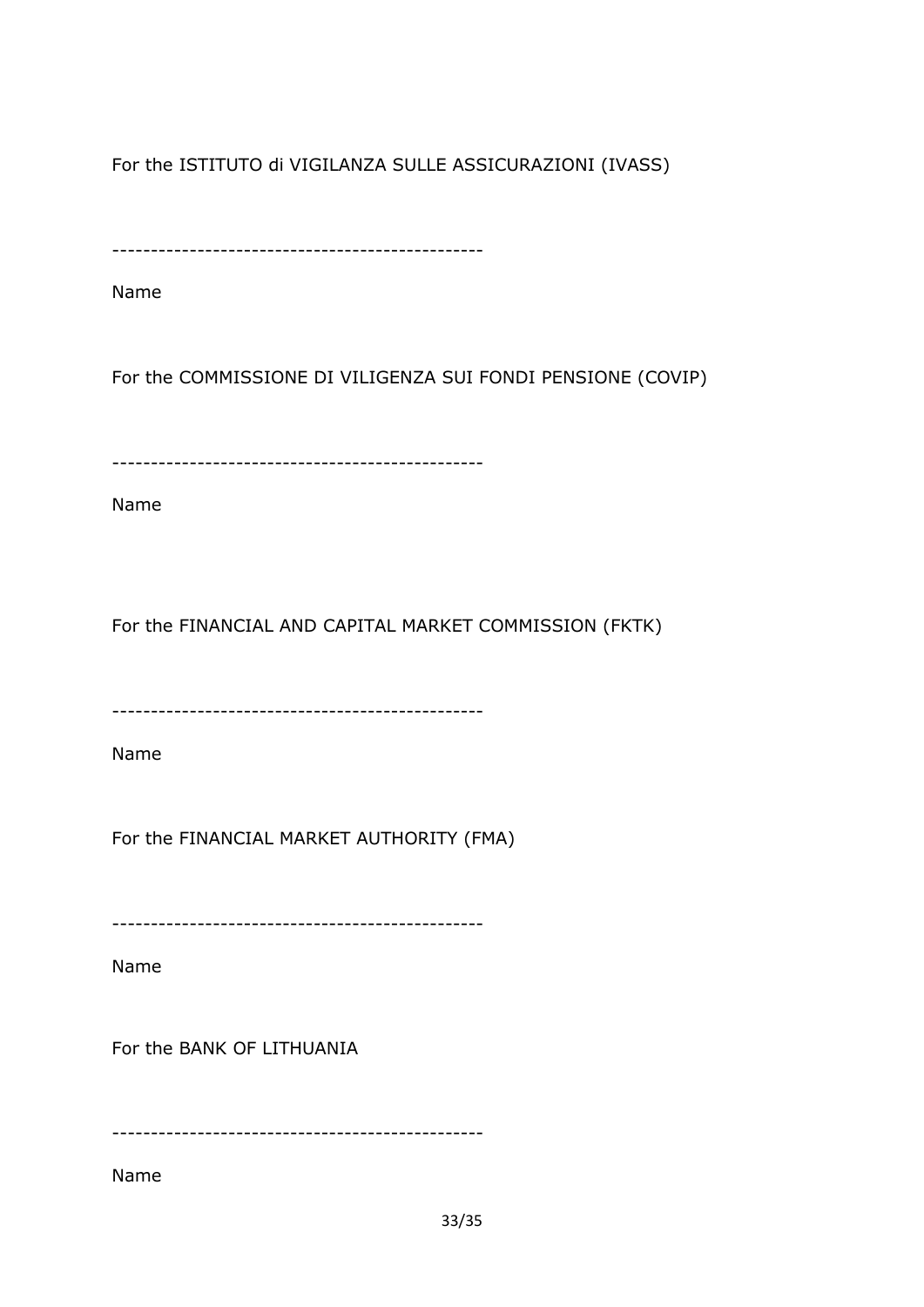For the COMMISSARIAT AUX ASSURANCES (Commassu)

------------------------------------------------

Name

For the COMMISSION DE SURVEILLANCE DU SECTEUR FINANCIER (CSSF)

------------------------------------------------

Name

For the MALTA FINANCIAL SERVICES AUTHORITY (MFSA)

------------------------------------------------

Name

For the DE NEDERLANDSCHE BANK (DNB)

------------------------------------------------

Name

For the FINANSTILSYNET (THE FINANCIAL SUPERVISORY AUTHORITYOF NORWAY)

------------------------------------------------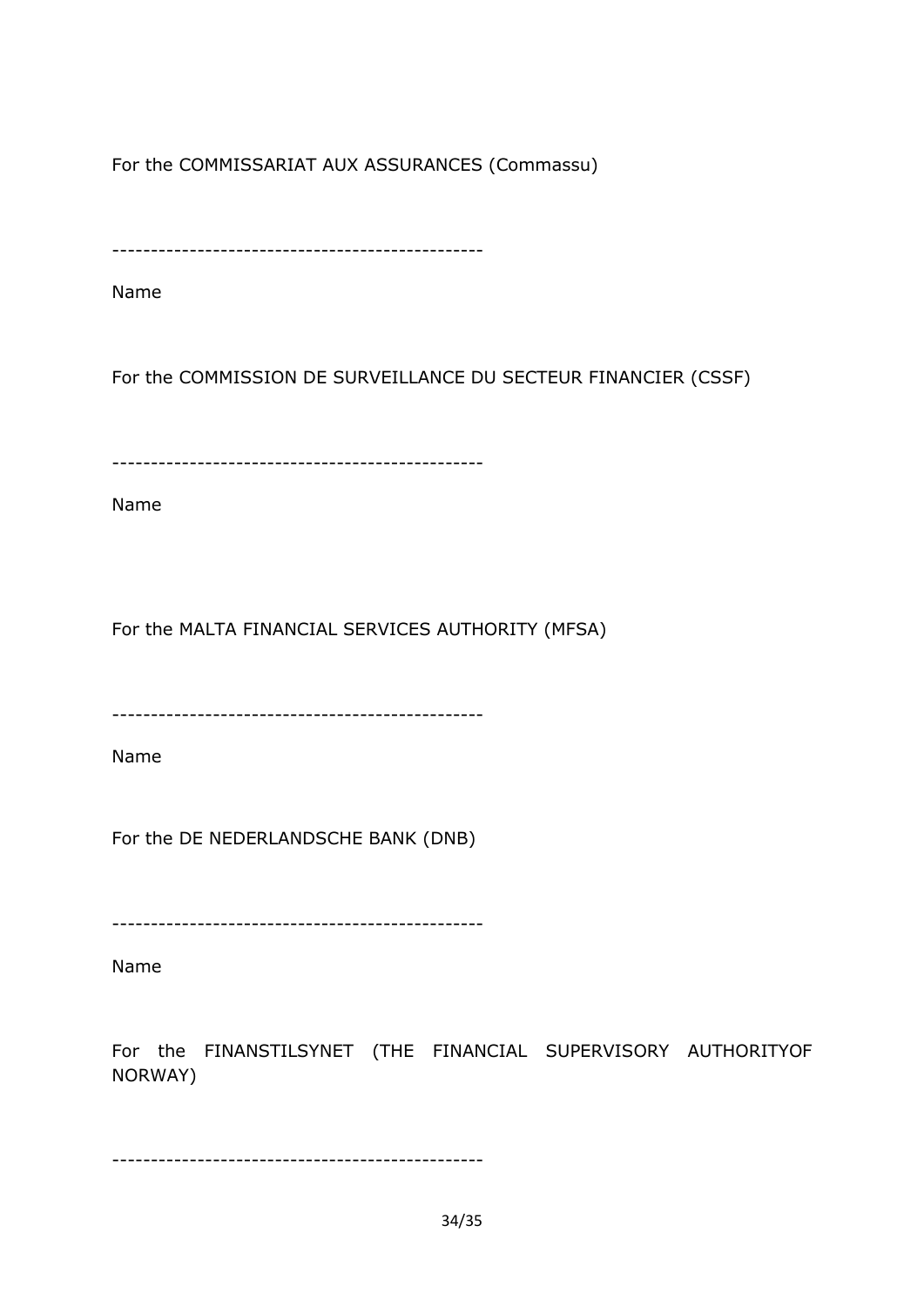Name

For the KOMISJA NADZORU FINANSOWEGO (POLISH FINANCIAL SUPERVISION AUTHORITY) (KNF)

------------------------------------------------

Name

For the AUTORIDADE DE SUPERVISAO DE SEGUROSE DE FUNDOS DE PENSOES (PORTUGUESE INSURANCE AND PENSION FUNDS SUPERVISORY AUTHORITY) (ASF)

------------------------------------------------

Name

For the FINANCIAL SUPERVISORY AUTHORITY (ASF)

------------------------------------------------

Name

For the NATIONAL BANK OF SLOVAKIA (NBS)

------------------------------------------------

Name

For the INSURANCE SUPERVISION AGENCY (A-ZN)